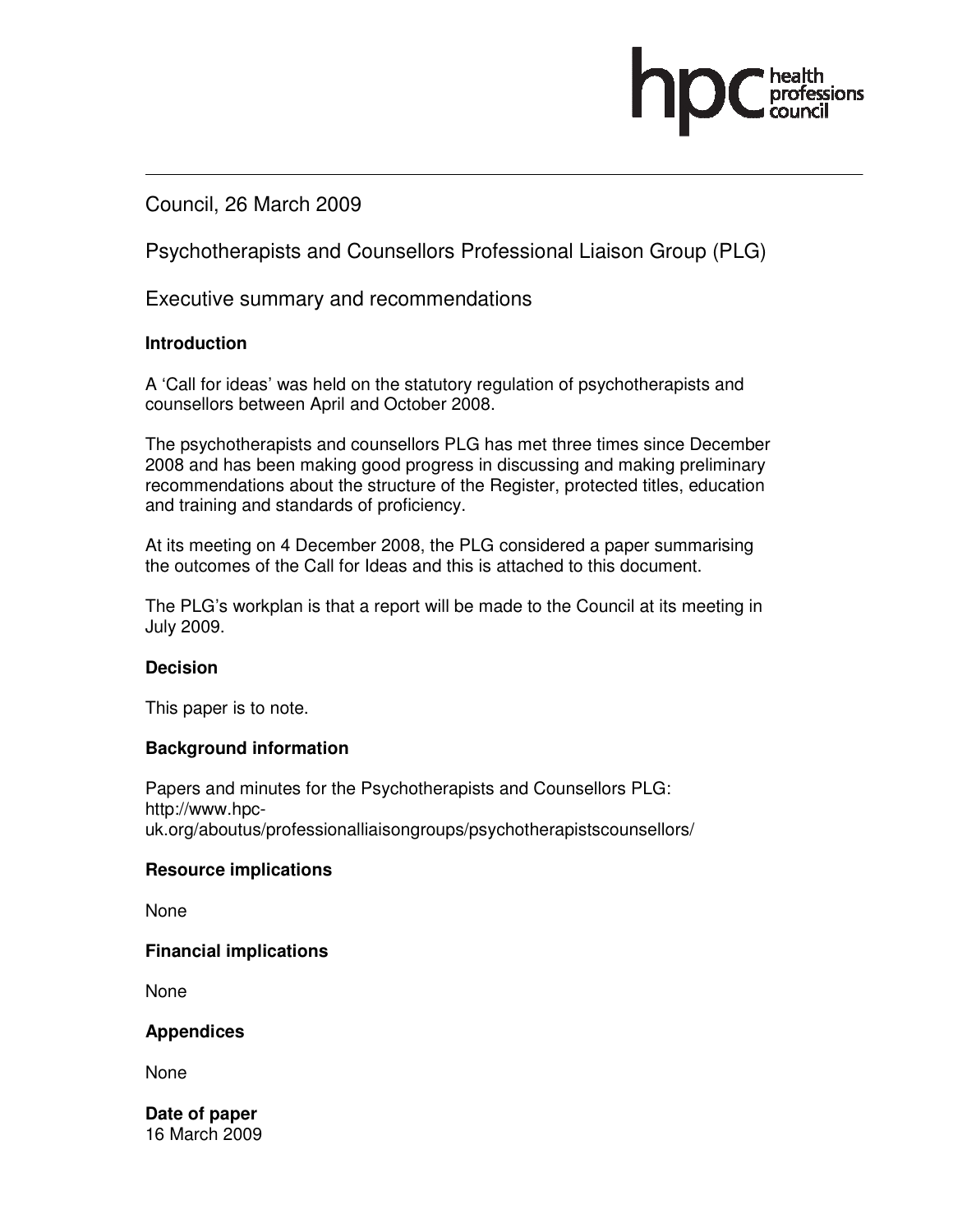# hp C health

# The statutory regulation of psychotherapists and<br>counsellors - call for ideas

#### **Overview of responses**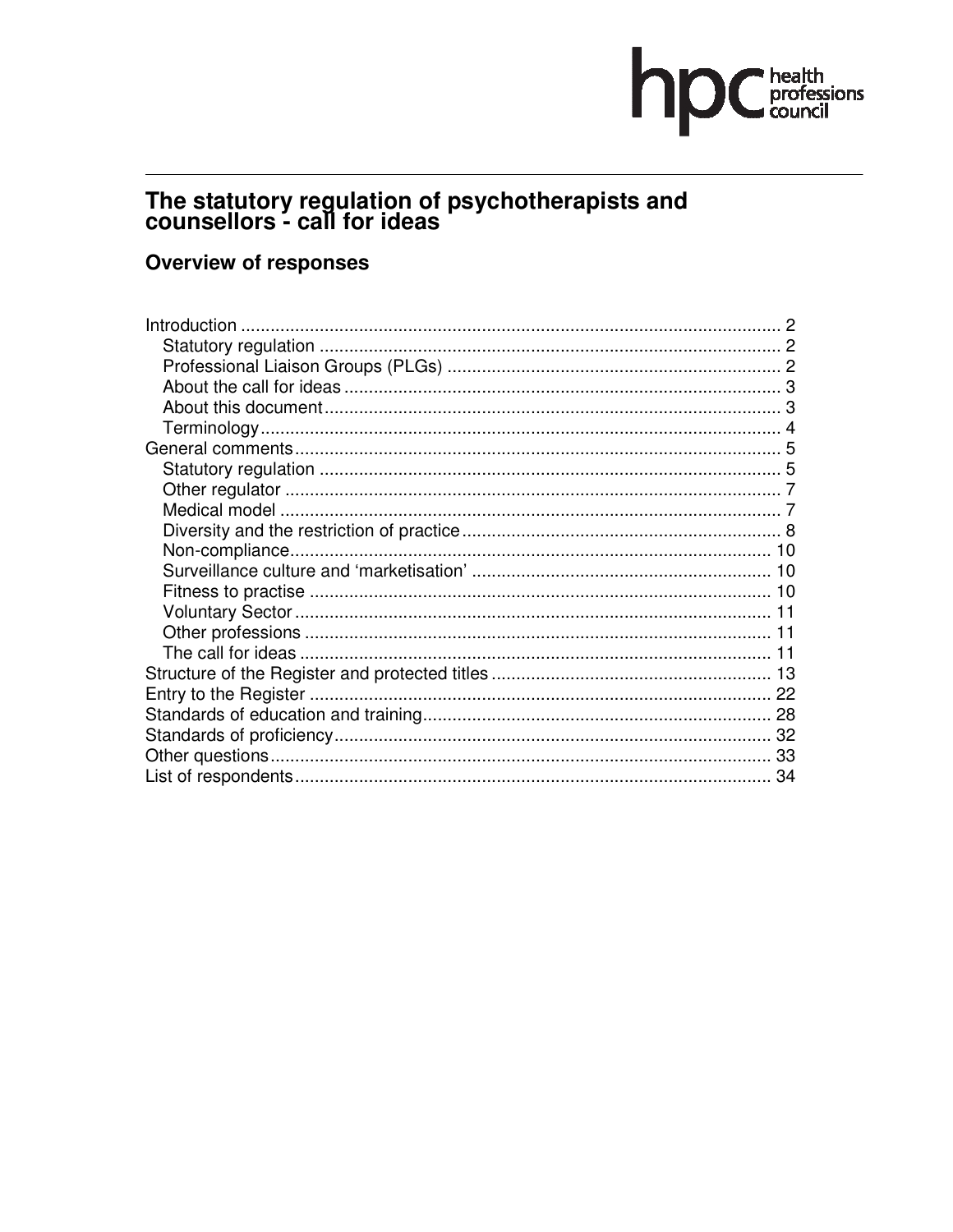# **Introduction**

This document outlines the results of the 'call for ideas' which sought the views of stakeholders on the statutory regulation of psychotherapists and counsellors.

The 'call for ideas' ran from 23 July 2008 to 24 October 2008. We sent a copy of the document to key stakeholders including professional bodies and education and training providers. The document was also available to download on our website and in hard copy on request.

We would like to thank all those who took the time to respond to the call for ideas. You can download a copy of the call for ideas document from our website: www.hpc-uk.org/aboutus/consultations/closed/

#### **Statutory regulation**

In February 2007, the government published a White Paper on the future of regulation, 'Trust, Assurance and Safety – The Regulation of Health Professionals in the 21st Century'.

The White Paper said:

'The Government is planning to introduce statutory regulation for applied psychologists, healthcare scientists, psychotherapists and counsellors and other psychological therapists. These are the priorities for the introduction of statutory regulation, because their practice is well established and widespread in the delivery of services, and what they do carries significant risk to patients and the public if poorly done. Further work is needed on these areas and the Government intends to continue with it.' (page 81)

'…psychotherapists and counsellors will be regulated by the Health Professions Council, following that Council's rigorous process of assessing their regulatory needs and ensuring that its system is capable of accommodating them.' (page 85)

#### **Professional Liaison Groups (PLGs)**

We have established a Professional Liaison Group (PLG) to consider and make recommendations to the HPC Council on the statutory regulation of psychotherapists and counsellors.

A PLG is a working group set up by the HPC Council to provide advice on a discrete project, particularly where the Council would benefit from outside expertise. The work of the PLG will inform the recommendations of the Council to the Secretary of State.

The membership of the Professional Liaison Group (PLG) consists of lay and registrant members of our Council, representatives of professional bodies representing psychotherapists and counsellors, education and training providers, service providers and service user groups. A full list of the group membership is available on our website:

www.hpc-uk.org/aboutus/professionalliaisongroups/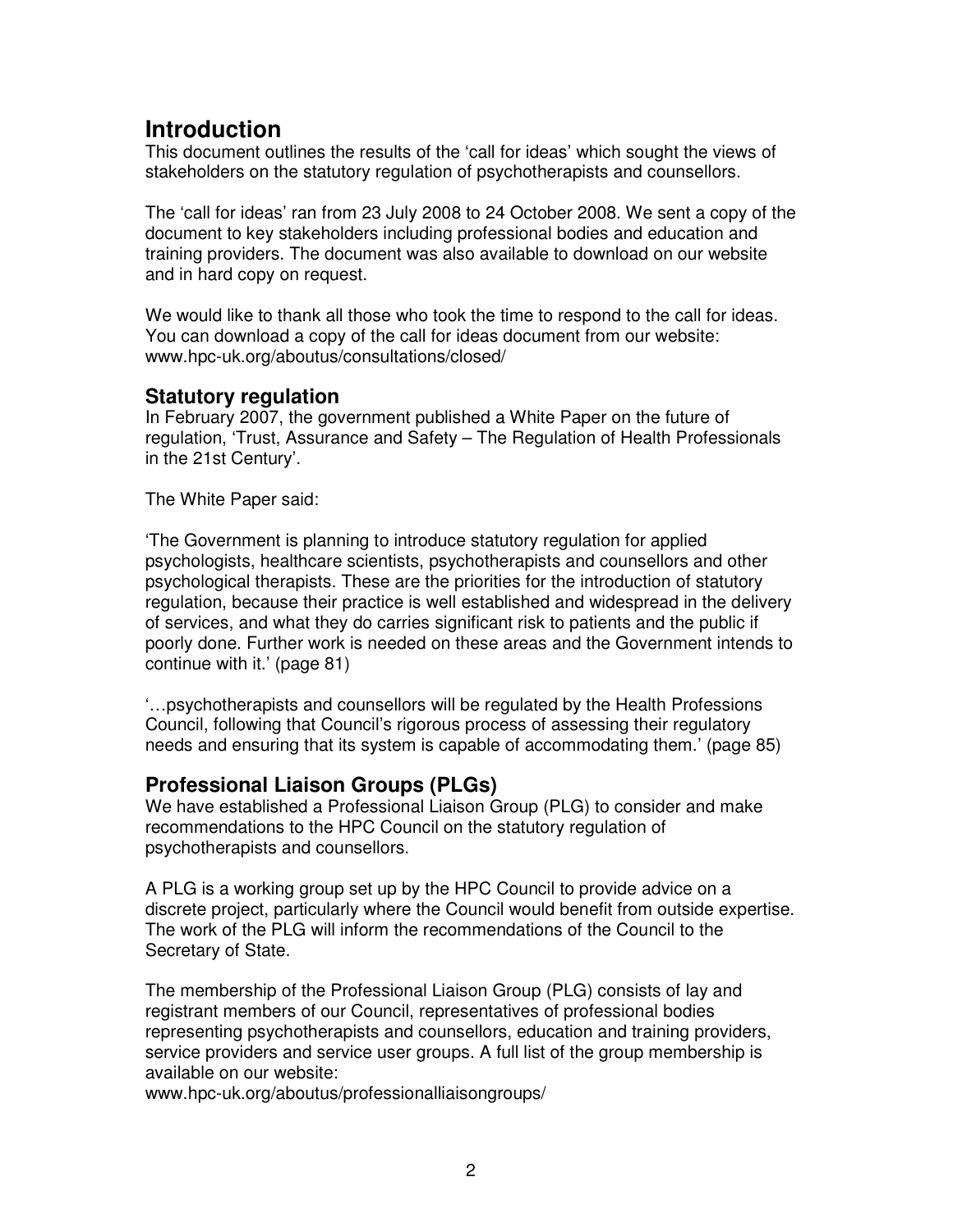We received a high degree of interest in the membership of the group and inevitably this has meant that we have had to disappoint a large number of nominees. However, we are committed to involving all those with an interest in this work as far as possible throughout the process. One of the ways in which we can ensure this is via the call for ideas.

#### **About the call for ideas**

We launched the call for ideas because we wanted to benefit from the views of all stakeholders and gather together relevant information about the field at an early stage. In particular, we wanted to learn from and build up on the work that has already been undertaken in this area.

We asked a number of questions in the call for ideas document covering the following areas:

- Structure of the Register
- Protected Titles
- Entry to the Register
- Standards of education and training
- Standards of proficiency

We also said that we would be happy to receive any comments you might have in response to the specific questions and on any other matters that you consider relevant to the statutory regulation of psychotherapists and counsellors.

The outcomes of the call for ideas will inform the discussion at each meeting of the PLG. In particular, we want to ensure that we take account of and carefully consider the comments of those stakeholders not directly represented on the PLG.

#### **About this document**

This document summarises the responses we received to the call for ideas.

We received many very detailed responses to the call for ideas. **This document is not an exhaustive summary of all the comments we received, but is instead intended to provide an overview of the responses we received, which will assist in highlighting trends and areas for discussion.** 

This document starts by outlining in more detail the comments we received that were of a more general nature, for example, comments we received about the premise and purpose of statutory regulation.

It then goes on to provide a 'top-level' summary of the responses we received to each specific question.

The responses we received, in particular those relating to the areas in the PLG's workplan, will be examined in more detail in the papers subsequently considered at each meeting of the PLG.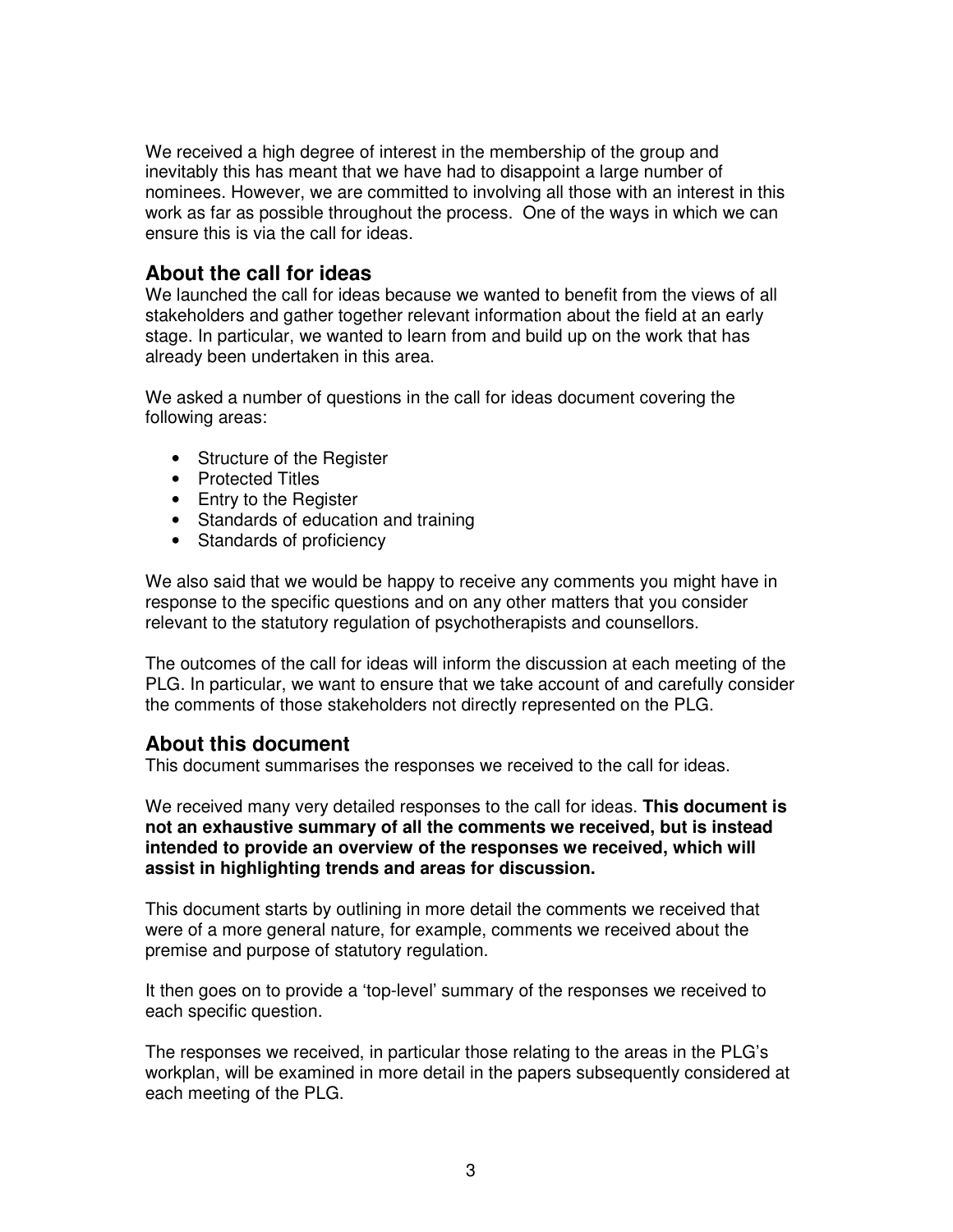The papers considered by the PLG will be available on our website here: http://www.hpcuk.org/aboutus/professionalliaisongroups/psychotherapistscounsellors/

#### **Terminology**

In this document 'we', 'us' or 'our' refers to the Health Professions Council.

For consistency, models, approaches or orientations are referred to as 'modalities' throughout this document.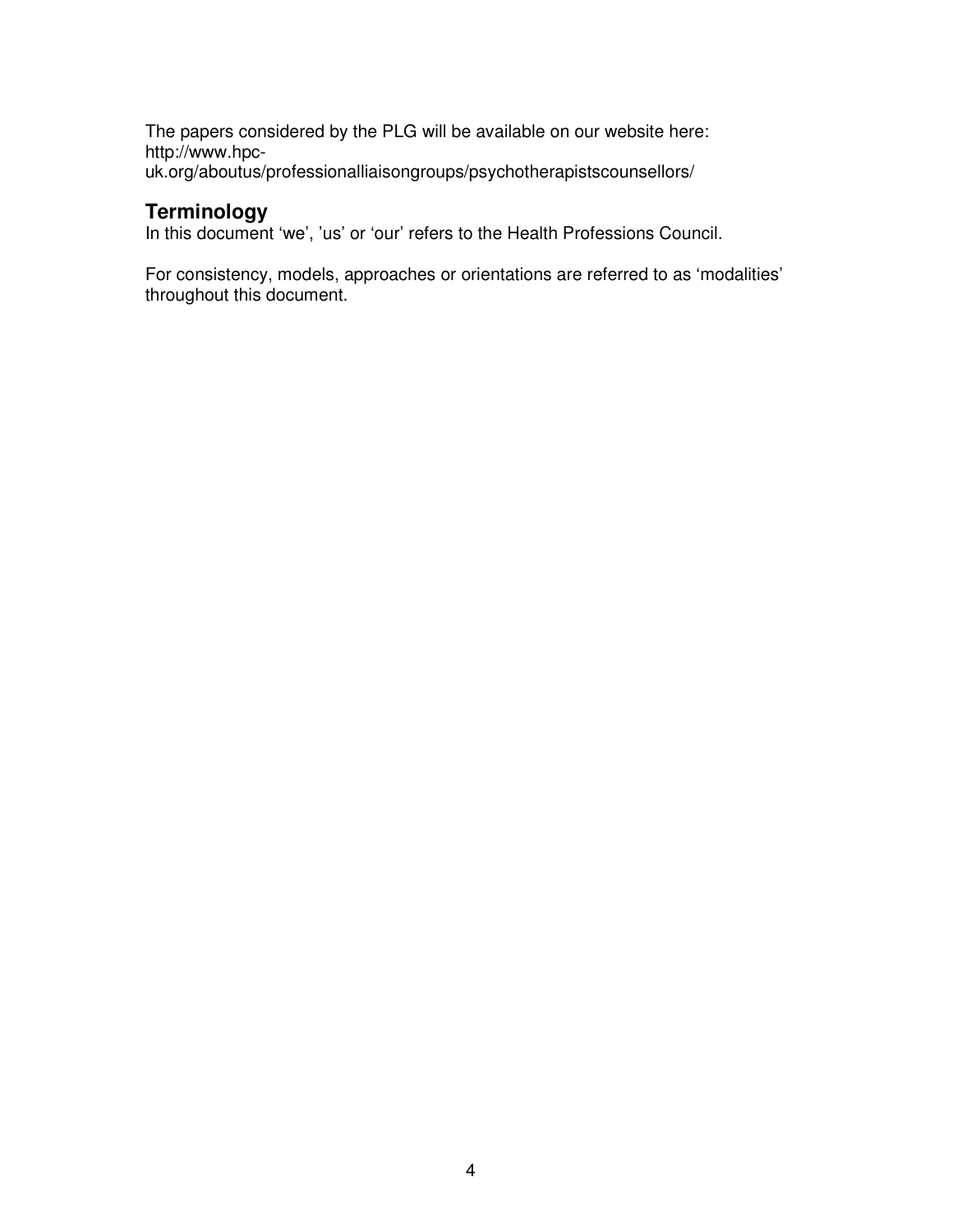## **General comments**

In this section, we outline the comments we received in the call for ideas that were of a more general nature rather than relating to a specific question.

We received 110 responses to the call for ideas, and of these responses, 23 respondents (21%), including three organisations, did not answer the specific questions we asked. They said instead that they were opposed to regulation and outlined the reasons behind their opposition.

#### **Statutory regulation**

We received a number of comments that were about statutory regulation more generally. Whilst some respondents said that they supported statutory regulation in order to ensure consistent standards and protect the public, others outlined why they disagreed with regulation. In particular, these respondents questioned the need for and driver behind the move to statutory regulation. A small number of respondents argued that regulation was not in the public interest.

Relate, The Association for Family Therapy and the National Association of Counsellors, Hypnotherapists and Psychotherapists all commented that they welcomed the introduction of statutory regulation. The Association of Child Psychotherapists (ACP) said: 'The ACP is wholeheartedly behind the need for statutory regulation as a profession which has been self-regulating for many years.' NHS Education for Scotland outlined their support for regulation on the grounds that there were 'significant potential risks to the public with the current situation'. They further said: 'We are concerned about the many diverse training routes and the different levels of training that claim or imply psychotherapy or counselling credentials.'

A number of individual psychotherapists and counsellors responded in support of regulation. One individual said that regulation would be beneficial to both the public and the profession. They said: 'I do favour regulation, firstly because I believe it will give value to this profession and secondly because there are indeed people out there who are not safe to practice.' Another counsellor added: 'There is certainly a need to establish some consistency in terminology, qualifications and practice to promote confidence in the services offered by counsellors.' Others similarly commented that regulation would allow for consistency in practice and training standards. Another individual said that regulation would 'give the public assurance that the practitioner is competent' and added '…it makes sense to have one place for the public to check the credentials of any counsellor they intend to see'.

Amongst those who questioned the move to statutory regulation or said they disagreed with it, a number pointed to the effectiveness of existing voluntary selfregulation and said that a convincing argument had yet to be put forward that statutory regulation was necessary. The United Kingdom Council for Psychotherapy (UKCP) provided a summary of the concerns and misgivings of some psychoanalytic psychotherapists and others about regulation by the HPC. These concerns included an insufficient rationale for regulation; the effectiveness of the current system of self-regulation; and a belief that standards would be diminished if regulation went ahead.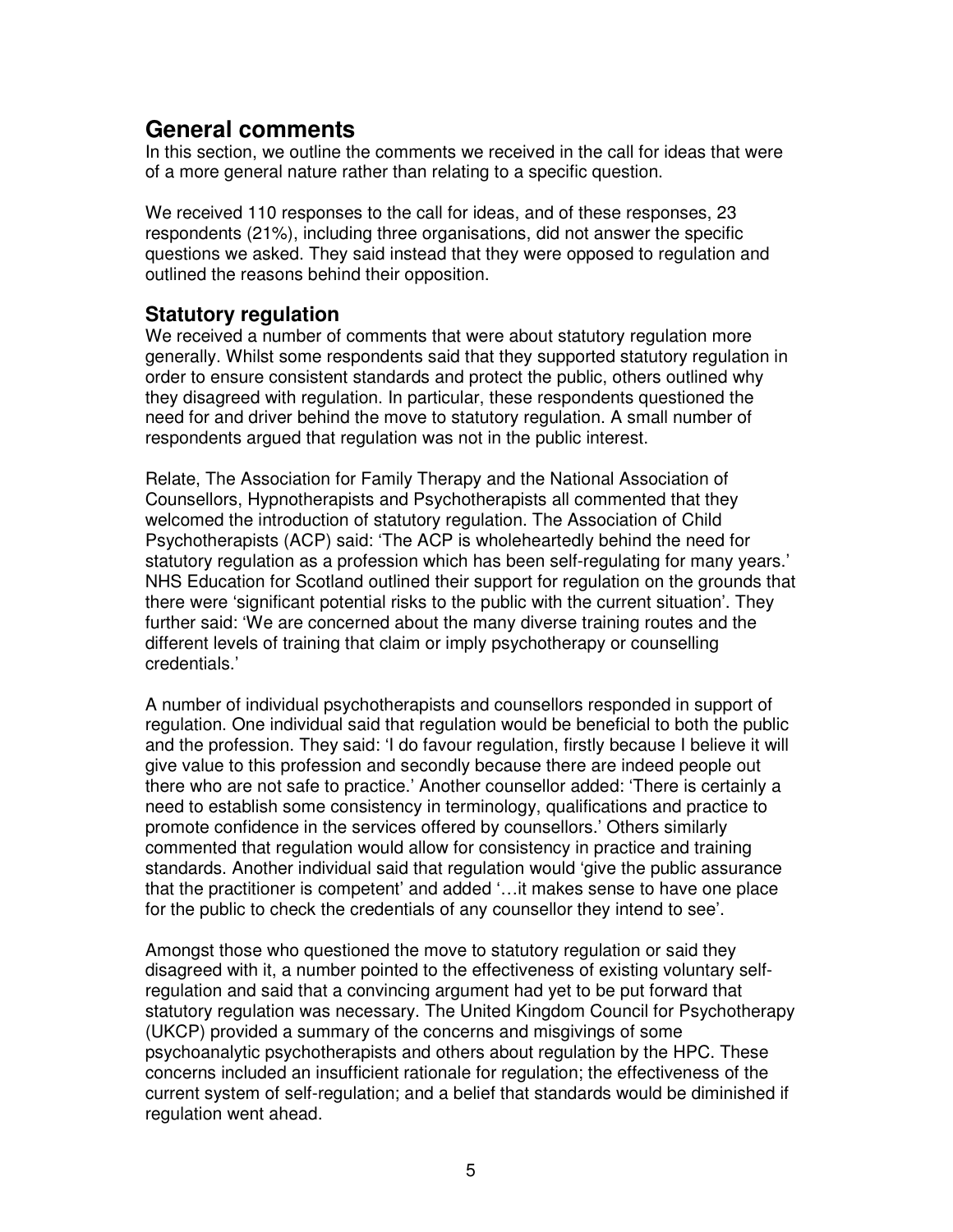The Council for Psychoanalysis and Jungian Analysis (a section of the UKCP) enclosed a report of a survey they had undertaken with their members. 388 responses were received, 48% of which were opposed to regulation. 27% said that they supported regulation and 25% said that they had not formed a view. Another respondent referred to petition which had more than 1200 signatories, calling for the HPC to halt the PLG process and reconsider its position.

The UKCP and several other respondents referred us to a report commissioned by the State of Victoria Department of Human Services (Australia) which looked at statutory self-regulation of psychotherapy. Other respondents suggested that, if the profession had to be regulated, it should be regulated along the lines of the regulatory system in the US state of Vermont.

Another respondent similarly focused on the evidence that regulation was necessary, calling for: '... publication and a scientific assessment of the evidence regarding the extent and nature of the malpractice and abuse currently suffered by clients.' Several respondents focused on what they saw as the limitations of regulation, highlighting that Doctors Shipman, Kerr and Haslam all worked within regulated professions and yet regulation had failed to protect the public from the actions of these professionals.

Other respondents added that regulation was no guarantee of public protection. In particular, several respondents raised concern that regulation would not necessarily guarantee public protection because any individual not on HPC's Register could use a title which was not protected and continue to practise. It was also argued that regulation, though designed to protect the public from harm, was instead itself a form of abuse. One respondent concluded: '…the presence of the HPC and the CHRE [Council for Healthcare Regulatory Excellence] are actually detrimental to the well being of this country.'

Other arguments were advanced in this area, including the impact of regulation on the diversity of the psychotherapy and counselling fields and therefore public access to psychotherapy and counselling. Some respondents argued more generally that the aims and models of regulation were antithetical to psychoanalytic practice. The specific themes in responses that disagreed with regulation, or with regulation by the HPC, are looked at in more detail in the remainder of this section.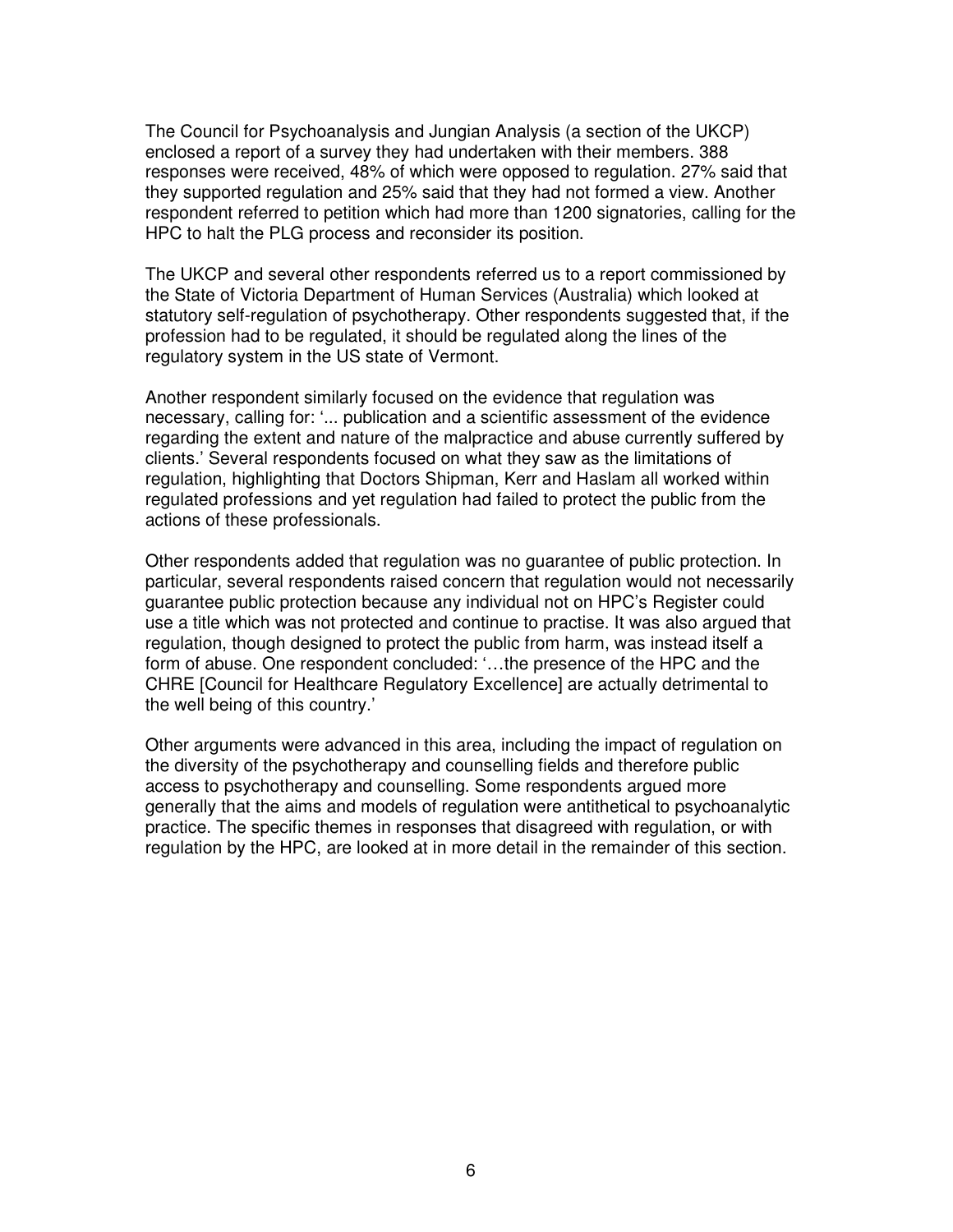#### **Other regulator**

A small number of respondents suggested that if regulation was introduced, it should be undertaken by other organisations rather than the HPC.

A small number of individuals suggested that psychotherapists and counsellors should be regulated by their professional bodies, such as the United Kingdom Council for Psychotherapy and the British Association of Counselling and Psychotherapy (BACP). They suggested that these organisations should become statutory regulators because they already monitor the competencies of individuals on their voluntary registers. Others said that the peer based model operated by the Independent Practitioners Network afforded sufficient accountability and therefore regulation was not necessary.

One individual called for the establishment of a separate Psychological Professions Council. The International Society of Psychotherapists and Counsellors asked members to vote on how the psychotherapy and counselling professions should be regulated. 95% of those who voted chose regulation through a Psychological Professions Council; 5% voted for continued self regulation. However, other respondents commented that they supported regulation through the HPC because it was independent of the established professional bodies.

Those who advanced arguments against regulation by the HPC often did so with reference to models of practice. These comments are outlined below.

#### **Medical model**

Several comments raised concern that regulation through the HPC was based on a medical model, which was inappropriate for the practice of psychotherapy and counselling. The UKCP commented that some of its members believed that this posed an ethical dilemma. They said: 'Our understandings of psychological suffering among our patients/clients and the treatment we offer is crucially different to the medical profession's understanding of physical suffering and the role of the health worker.'

The Psychoanalytic Consortium further outlined the difficulties they saw with any approach that promoted the medical model. They said: 'Psychoanalytic theory is founded on the concept of a dynamic unconscious, and this unconscious is in conflict with conscious thought. It is through the transference and relations between the therapist and analysand that the work to understand these conflicts takes place. Clear understanding of this process and its complexities in relation to distress and suffering will need to be central to any serious regulatory model.'

Other respondents said that the professions regulated by the HPC almost exclusively practised in the National Health Service (NHS) and to a medical model. They argued therefore that regulation by the HPC represented an 'error' and an attempt to extend the medical model to other professions. One respondent said: '... it concerns me deeply that regulation through a statutory framework devised to suit the needs of the NHS may place unreasonable and unwarranted restrictions on the breadth of practice currently available within private practice.' Another respondent suggested psychotherapy and counselling should be divided into NHS-funded cognitive behavioural therapy and those treatments offered outside the NHS, and regulated separately.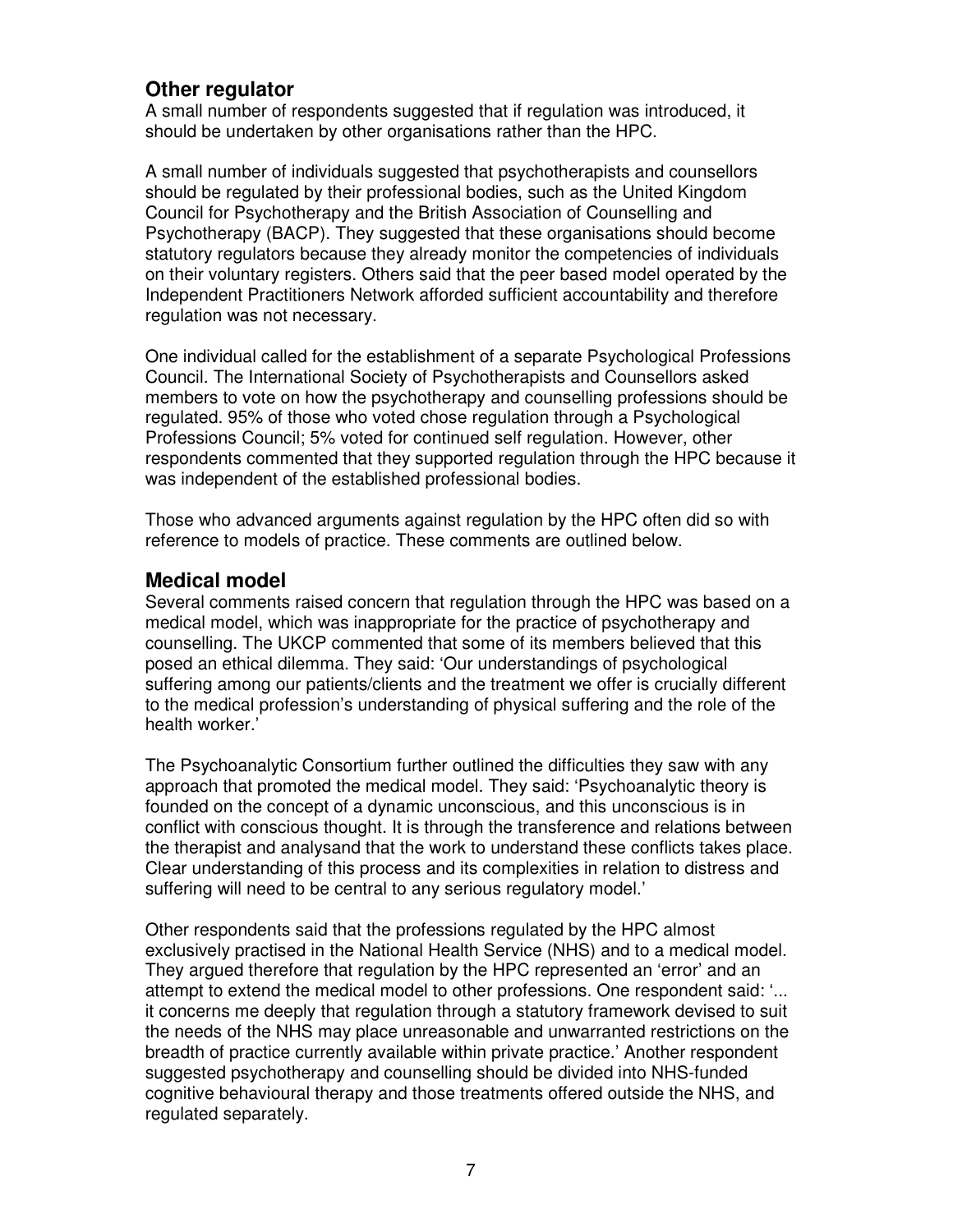Two respondents questioned the flexibility of the regulatory system operated by the HPC to adapt and to be responsive to the practice of psychotherapy and counselling. One respondent said that this was endemic in the HPC's legislation. They said: 'The systems as laid down by HPO 2001 [the Health Professions Order 2001] completely ignore the relationship of care which motors the cure.' Oxford Independent Practitioners Network added: 'Even an architect of the idea of statutory regulation, Lord Alderdice, has suggested that the HPC is not the right body to regulate psychological work. He was correct to resist the medical model and to suggest that psychological practice will be better served without the proposed regulation.'

Some respondents supported an approach to regulation which explicitly took account of different models of practice. One respondent suggested that rather than regulating on the basis of modality, regulation should be on the basis of type of accountability. Thus, those offering 'symptom relief' should be identified as doing this and regulated using a health model. However, those who offer a 'safe listening space' should be regulated under a different model. This was supported by several individual respondents.

#### **Diversity and the restriction of practice**

Several respondents said that the statutory regulation of psychotherapy and counselling could restrict practice and act as a barrier to diversity in these professions. Some others asked how the diversity within psychotherapy could be represented within the HPC itself. Many of the concerns expressed about diversity focused on the ongoing work of Skills for Health in producing National Occupational Standards (NOS) and the public funding of CBT on the NHS.

Several respondents said that the diversity of approaches to practice in the professions must be maintained. One respondent said that diversity was important because of the variety of problems experienced by clients, the variation in clients' personalities and therefore the variety of different approaches necessary to address individual needs. Another respondent said: 'Counselling... is a broad church in terms of the disparate understanding and theoretical approach of many of its practitioners, not to mention the vast range of professional arrangements under which it takes place. This must be allowed to survive in order for counselling and psychotherapy to be the vibrant and growing discipline it has always been.' Surrey Counselling and Psychotherapy Initiative said: 'If registration is inevitable, then it has to take into account the plurality of approaches in psychotherapy – both between and [original emphasis] within the main orientations.' The Psychoanalytic Consortium added: 'Although the Consortium is not antithetical to regulation and intent on cooperation with the regulatory process, it is seriously concerned that under the current arrangements for regulation the particularities of analytic practice will be difficult to represent.'

Some respondents said that regulation should avoid promoting CBT over other therapies. These respondents expressed their disagreement with the focus on CBT in initiatives such as Improving Access to Psychological Therapies (IAPT). An individual said: 'I think it is really important that the register recognises different orientations and does not fall into the trap of fostering CBT as a favoured form of counselling/psychotherapy. Research does not uphold the current government arguments that CBT produces better results...' The same comments were also made by other respondents.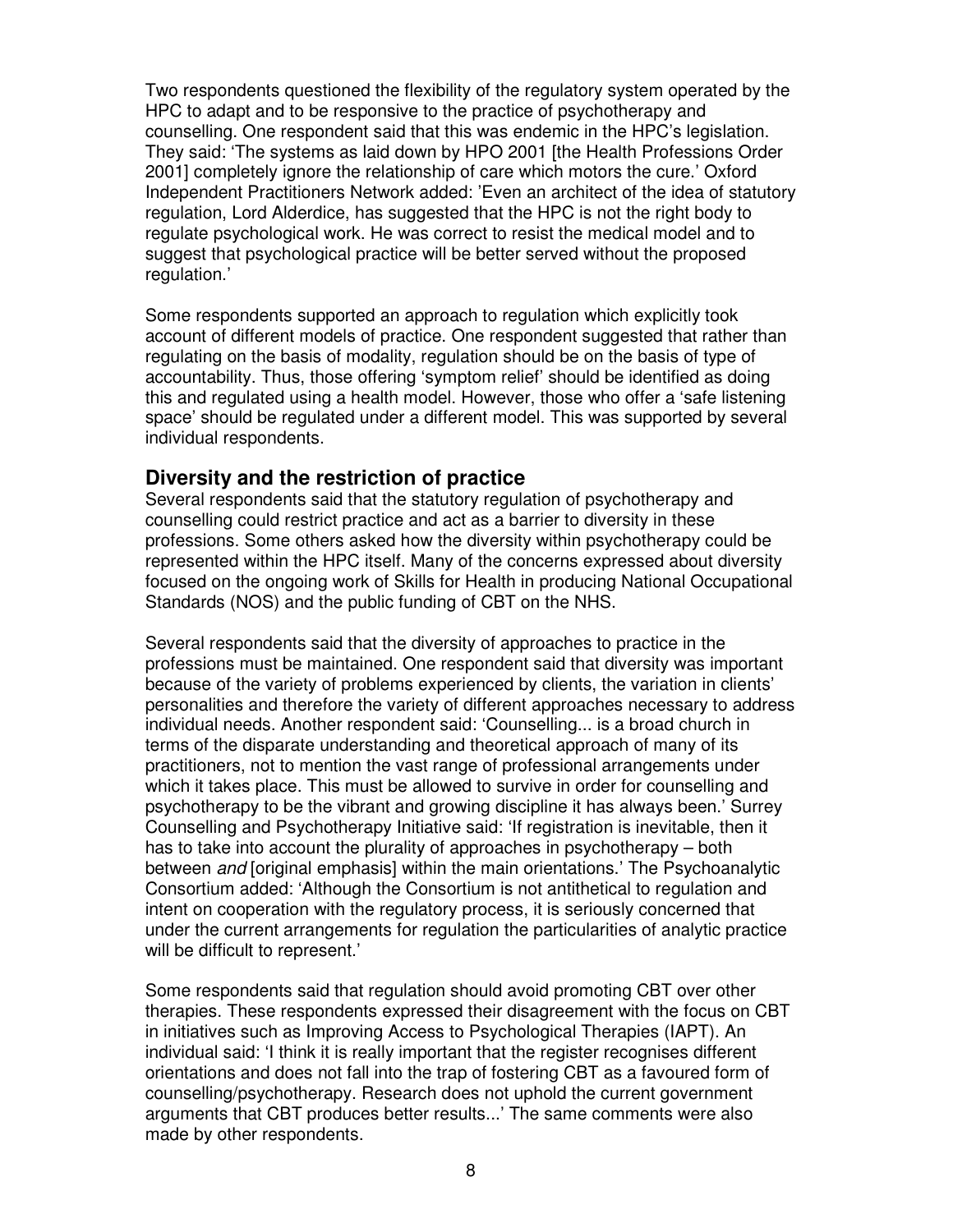A number of respondents expressed their dissatisfaction with the NOS project. In particular, several respondents referred to the place of humanistic and integrative psychotherapies within this ongoing work. Cambridge Body Psychotherapy Centre said that they had 'major concerns' about the modality groups in the NOS work as they were currently defined. They said that they did not feel that humanistic and integrative psychotherapy was included in the fourth modality working title of "Humanistic/Person-Centred/Process Experiential Therapy". They recognised that the HPC was considering protection of title rather than regulation by modality. However, they expressed concern about the impact of the Skills for Health work upon the HPC, particularly in the area of training programmes and qualifications. They said: 'Surely mapping of National Occupational Standards needs to be an inclusive process? These separate and overlapping issues are getting conflated and colouring our members perceptions of the HPC work, which broadly our members are in favour of.'

An individual practitioner said: 'It is very wrong that Integrative Psychotherapists/Counsellors are currently excluded. We are not some marginal/weird/off-beat branch of practitioners. My training... was most rigorous.' The Centre for Freudian Analysis and Research said: 'During the course of that process [drafting the NOS] significant untruths and misleading promises were made by Skills for Health which have created an atmosphere of anxiety and mistrust as to whether the professionals you are intending to regulate are being listened to.' The Guild of Psychotherapists were concerned that the many practitioners would not recognise their practice in the NOS and that, over time, these 'descriptors' may turn into 'prescriptors' of practice. The Psychoanalytical Consortium similarly commented that for the HPC to follow a similar path would represent 'a great risk, restricting public choice for no public benefit'.

Other comments we received about diversity in the field focused more generally on the production of standards and the impact of regulation on the diversity of education and training. The Oxford group of the Independent Practitioners Network said: 'Regulation will encourage the fossilisation of training.... The political nature of the process coming to regulation has already encouraged a harmful restriction of the available techniques and may do so even more.' The Guild of Psychotherapists added: 'Within a few generations, our profession could begin to look unrecognisable in terms of the educational quality and essential diversity of the field – with its capacity, therefore, to reflect and respond effectively to the diversity of psychological life.'

The Counselling and Psychotherapy Central Awarding Body (CPCAB) said that it may be difficult to produce a 'one size fits all' set of standards given that 'many clients seek counselling for personal development/growth with a wide range of practitioners and approaches'. One respondent said that standardisation would stifle the creativity, enthusiasm and personal and professional development-driven nature of the counselling and psychotherapy profession. Another individual said that 'standardisation' represented a 'bureaucratic mania' that was 'inherently disrespectful of difference and diversity'.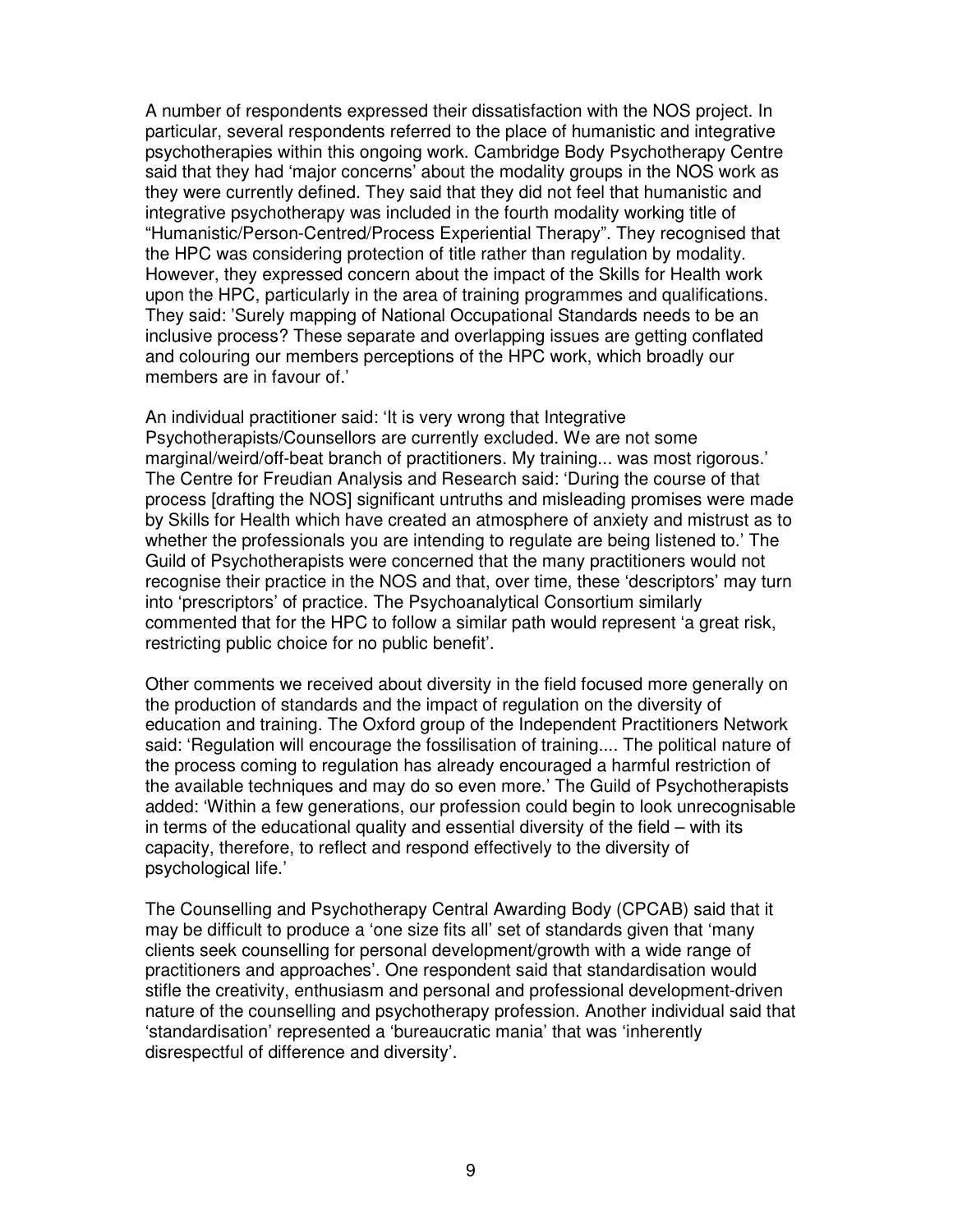#### **Non-compliance**

A number of respondents commented that some professionals who feel that regulation through the HPC is not appropriate for psychotherapy or counselling would adopt an approach of 'principled non-compliance' if regulation was introduced.

Several respondents, including The Psychoanalytic Consortium and The Guild of Psychotherapists, suggested that there should be a list of practitioners who did not want to join the HPC but who met the same standards as those on HPC's Register. This would allow those who might want to demonstrate principled non-compliance to still join a list but one which did not have the power of statutory regulation. One respondent said that registration on the 'PNC' list would result in submitting evidence supporting an assertion of 'Conscientious Objection (CO)' to the regulator of the psychological therapies.

One respondent said the support of organisations like the British Association for Counselling and Psychotherapy whose members could transfer to the HPC would be essential as without this the process of registration would falter in the light of 'practitioner apathy'.

#### **Surveillance culture and 'marketisation'**

Several respondents commented that the proposed statutory regulation of psychotherapists and counsellors was part of government plans to create a 'surveillance culture'.

One respondent said: 'It is not the proper business of the state to be busying itself with the subjective life or inner worlds of its citizens.' Another respondent said that the introduction of regulation through HPC would lead to 'STASI style demands and rewards' encouraging professionals to 'shop' their colleagues.

This was echoed by a respondent who said that the HPC was a member of the '...UK security and surveillance workforce'. One individual linked together government inquires into poor practice in the medical profession, regulation by the HPC and the introduction of CCTV cameras. Another respondent said that HPC had taken on board government created 'paranoia'.

Others said that regulation would lead to 'commercialisation' or 'marketisation' of the professions. One respondent said: 'State regulation will put in place mechanisms of administration which will excite the same interest in takeover and the same designs upon the field as is currently evident in Virgin, Asda and Tesco…[and their interest] in the NHS.'

#### **Fitness to practise**

A small number of respondents raised concerns about how the HPC's fitness to practise processes would apply to psychotherapists and counsellors. These comments focused on how we deal with the complaints we receive about registrants, particularly about dealing with the complex issue of transference.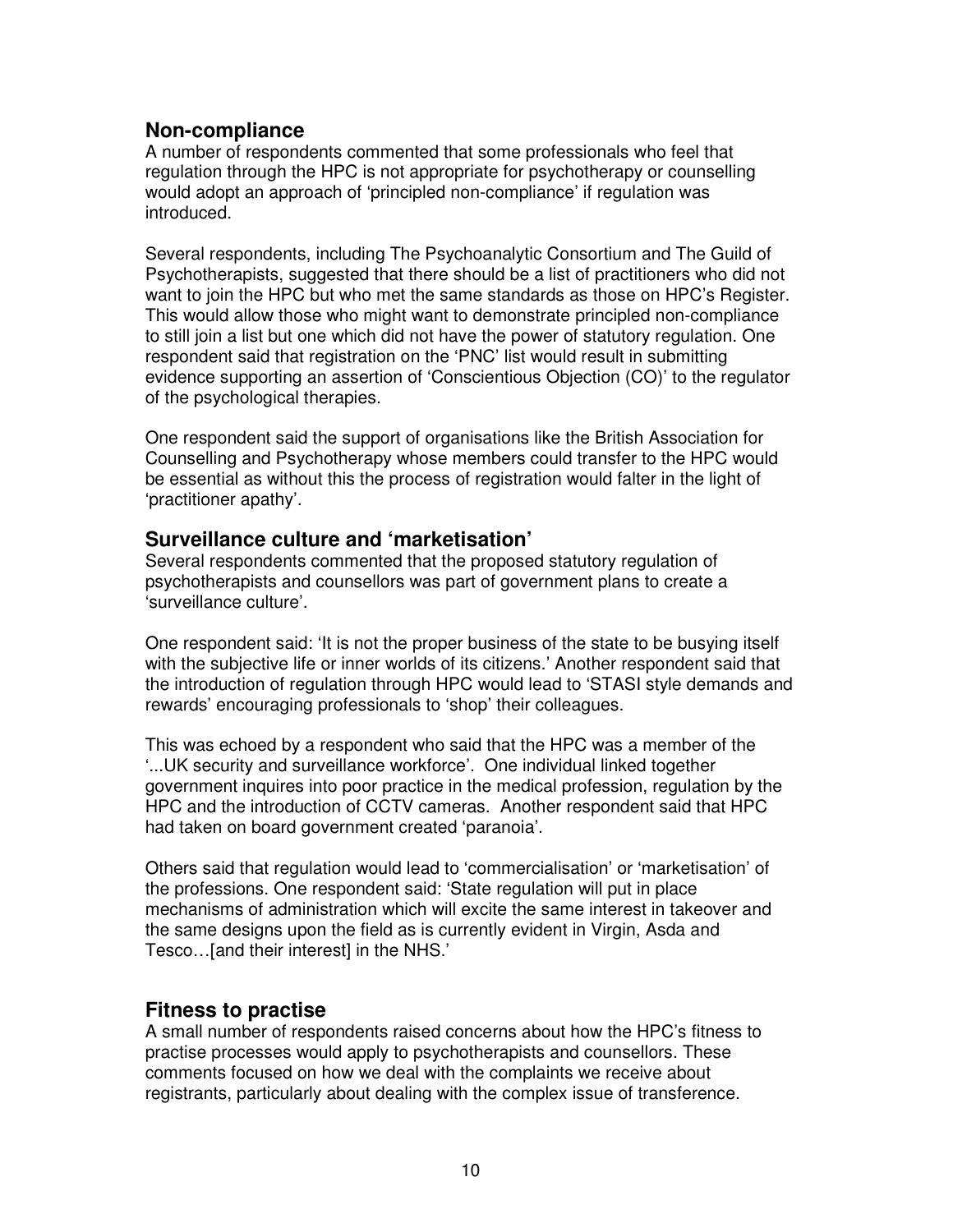The Centre for Freudian Analysis and Research said: '... to be subjected to a system where we might have our character questioned and be listed on the HPC website for a misdemeanour such as being alleged to have not paid a bill, is unacceptable to us... In fact, it seems to be a humiliating manner in which to deal with anyone who is made subject to a complaint before the charge is proven.'

#### **Voluntary Sector**

A number of respondents raised concerns about the impact of regulation on many counsellors who provide services for little or no income, often for charities or other voluntary sector organisations. They were concerned that the cost of regulation would result in counsellors leaving the voluntary sector.

Relationships Scotland commented: 'What we must avoid is setting the price of registration so high that it is inaccessible for all but career counsellors.' These comments were supported by a number of organisations including the Association of Christian Counsellors and Counselling and Psychotherapy in Scotland.

#### **Other professions**

One individual asked how the regulation of psychotherapy and counselling would affect those psychologists who practise in either area as part of their scope of practice. They asked whether these individuals would be sufficiently qualified to be registered as psychotherapists.

The British Psychological Society also commented on this area, saying that it was important to define the field of psychotherapy and counselling without restricting practice. A number of respondents said that it would be important to take into account that other, sometimes already regulated professionals, practise psychotherapy or counselling or use psychotherapy or counselling as part of their practice.

#### **The call for ideas**

We received comments from two respondents about the legal basis for the call for ideas. One respondent said: 'The HPC's task is to implement HPO2001, and it is therefore bound to a rigid, legal framework. Why then raise a call for ideas? Any idea outside its framework is already illegal.' These comments were echoed by the second respondent.

We also received a small number of comments about what the call for ideas meant. One respondent said: 'A call for *ideas* [original emphasis retained]. How strange. For those of us whom 'ideas' are the core of our working life, your request rings with falsity.'

In contrast, one respondent said: 'I think that the way you are wishing to work in terms of this being "aspirational" has to be applauded.' Another respondent said that the HPC was: '...trying to be very inclusive – this is to be welcomed and is a refreshing change from the organisational politics of exclusion.'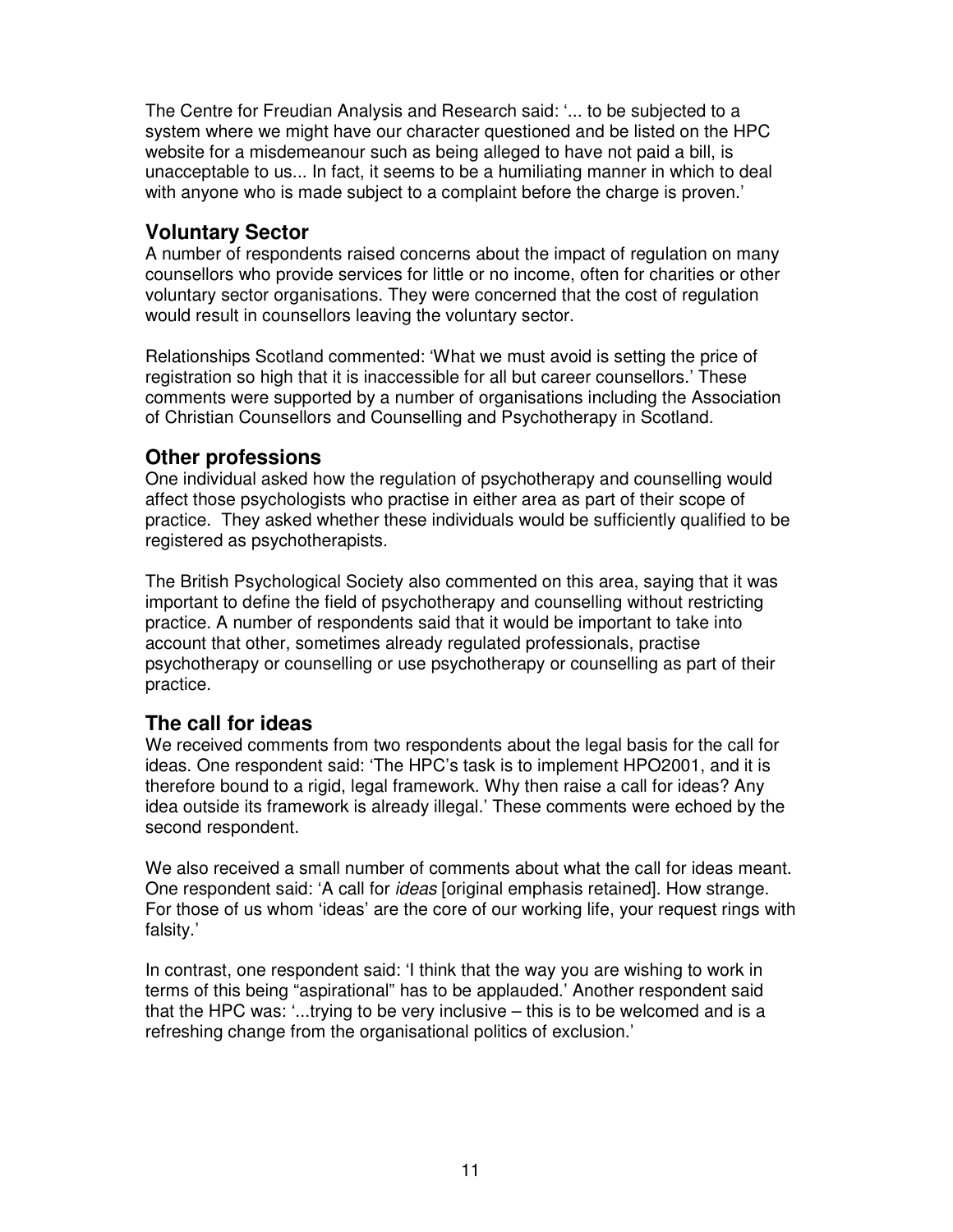# **Questions**

In this section, responses to specific questions are outlined. This is intended to provide an overview of the responses received in response to each specific question, rather than to reflect the detail of every response we received.

Although responses to each question are summarised separately here (or, occasionally, in small groups) it is acknowledged that there is some overlap between each question. In particular, the answers to some questions inevitably influence answers to other questions. For example, the structure of the Register has implications for the protected titles, the threshold level of qualification for entry to the Register and the standards of proficiency.

The responses to each question will be considered in more detail and discussed by the PLG at each of its meetings.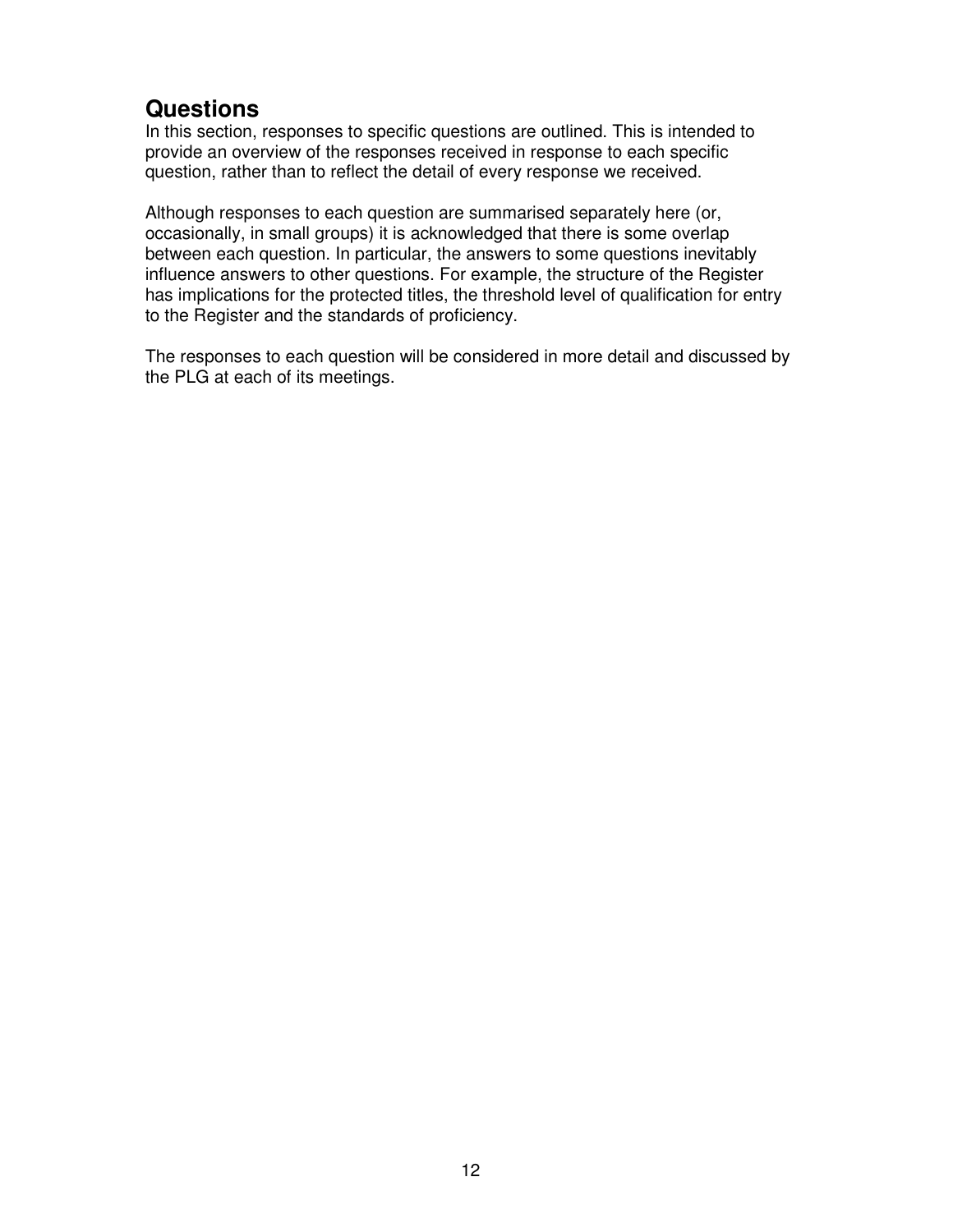# **Structure of the Register and protected titles**

- 1. What are your views about how the Register should be structured for psychotherapists and counsellors?
- 2. Which titles should be protected and why?

In the call for ideas document, we asked two closely related questions – one about how the Register should be structured; the other about which titles we should protect and why. Some respondents answered these questions separately but most answered these questions together, or repeated their answer to question two when answering question one.

In this section, the responses we received to these questions are summarised together. There is significant overlap between these areas as how the Register is structured influences decisions about the protected titles, and vice versa.

However, some respondents did advance detailed arguments for and against the protection of particular titles, commented generally on the factors we should consider in this area, or questioned why titles should be protected. These comments are summarised separately at the end of this section.

#### **Background**

The HPC Register is currently divided into thirteen parts. Each of the parts of the Register has at least one protected title.

Some parts of the Register have more than one protected title. For example, one of the parts of the Register is for arts therapists. There are protected titles for art therapists, dramatherapists and music therapists. Each of these titles has standards and approved pre-registration education and training programmes.

For example, someone who completes an approved programme of education and training in dramatherapy will be registered in the arts therapists part of the Register, but will only be permitted to use the title 'dramatherapist'. In the call for ideas document we included a diagram showing how the arts therapists part of the Register was structured. In this section, we have included similar diagrams as examples to illustrate the different responses we received about the structure of the Register.

We said that one area for consideration is whether there should be a psychotherapists and counsellors part of the Register with no distinction in titles (i.e. someone registered in that part of the Register could use either title) or whether there should be separate titles to differentiate between psychotherapists and counsellors (i.e. psychotherapists and counsellors would be identified as two distinct groups on the Register with separate titles).

In the call for ideas document we explained our view that the number of protected titles should aim to strike a balance between preventing the misuse of professional titles, against the need for effective public recognition. In particular, we asked whether it would be possible to protect the title 'counsellor' given its use outside of therapeutic settings.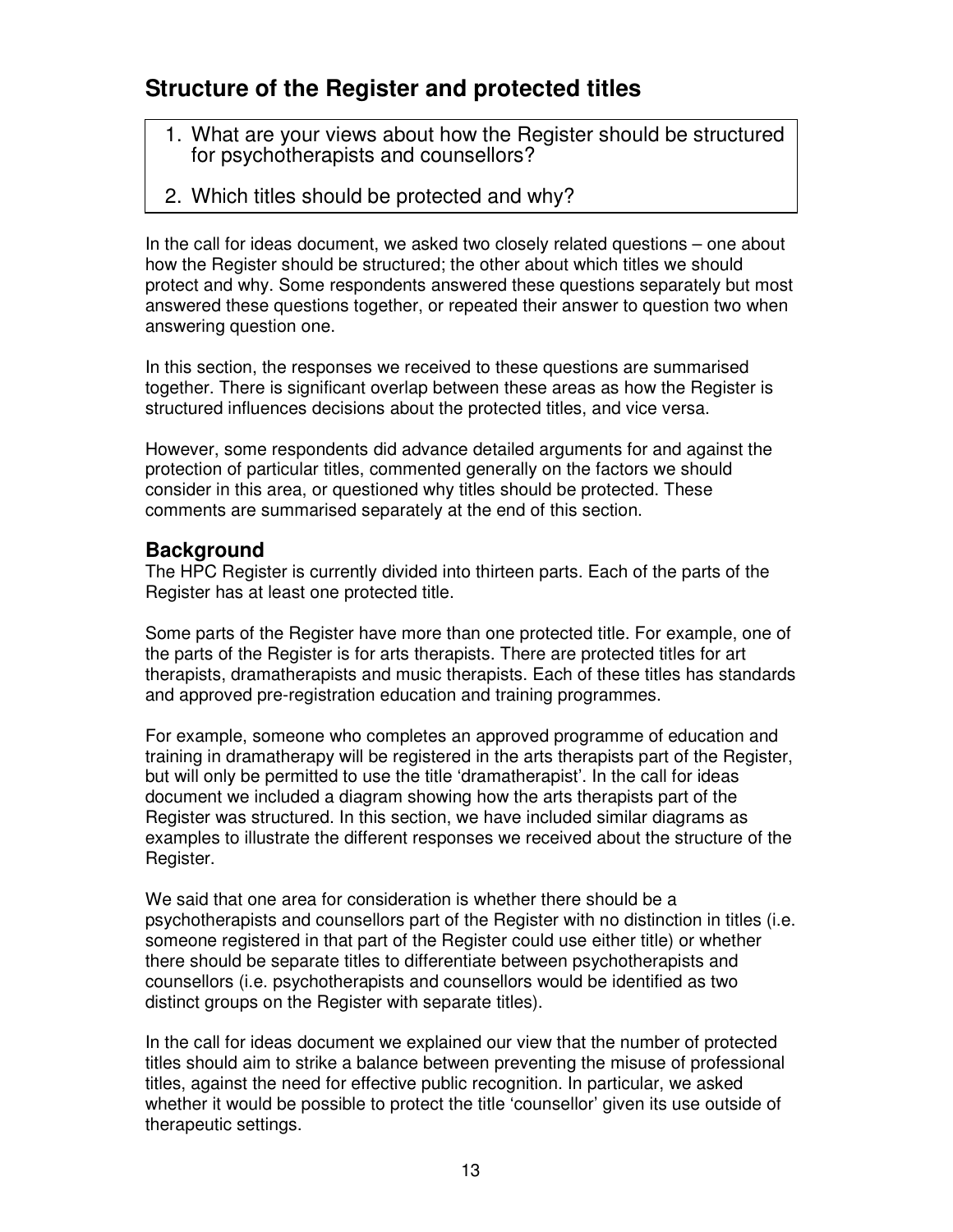#### **Responses**

The responses we received to these questions broadly fell into three categories:

- There should be no differentiation between psychotherapists and counsellors. The titles 'psychotherapist' and 'counsellor' should be protected.
- There was a difference between psychotherapists and counsellors which should be differentiated in the Register, with separate protected titles for each.
- The Register should be further sub-divided to differentiate between other forms of therapy or modalities of practice, with corresponding titles protected.

Other respondents highlighted the issues to consider in making decisions in this area but did not put forward a suggestion for how the Register should be structured. A small number of respondents were not clear in whether they were suggesting that the titles should be differentiated or not.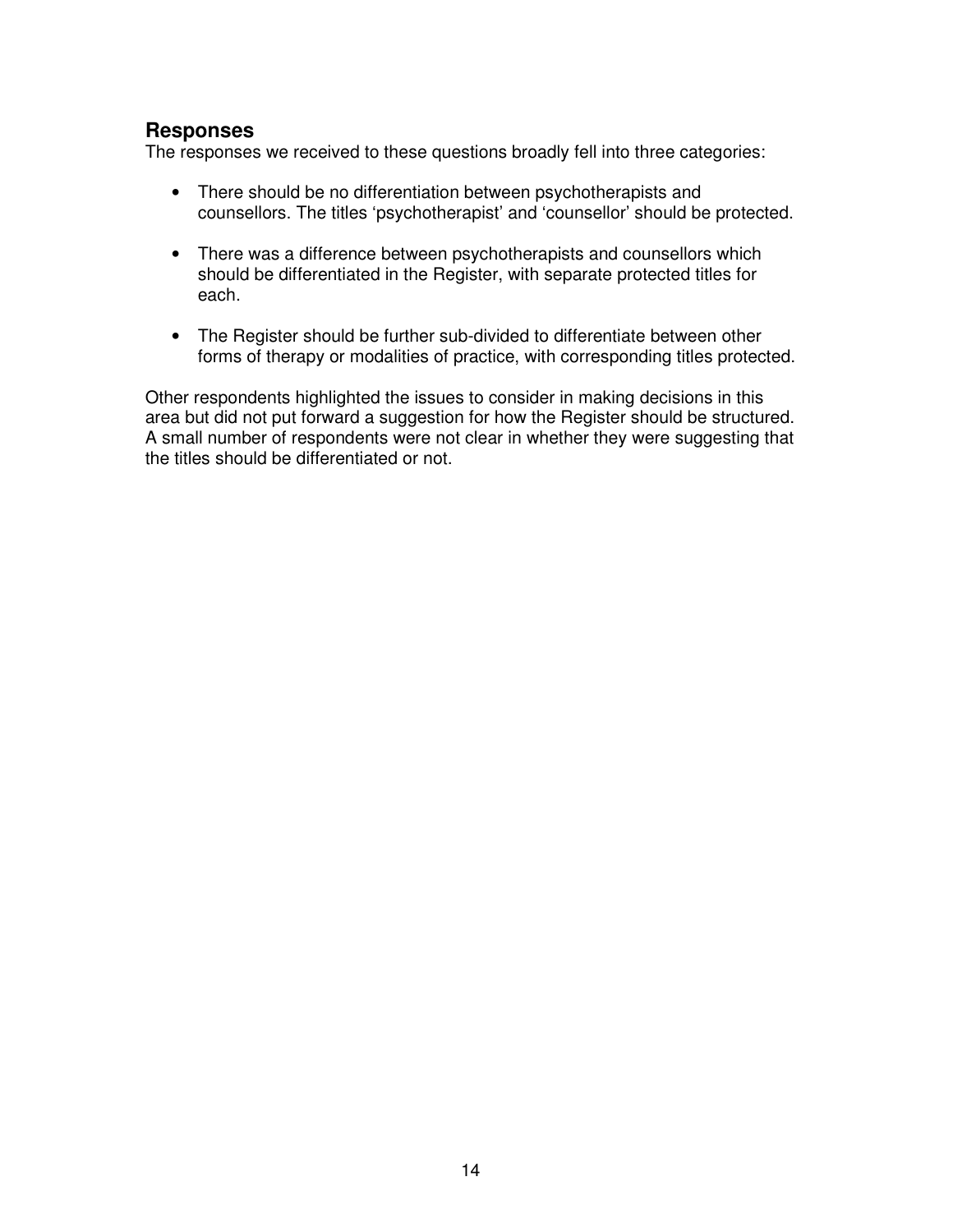#### **No differentiation between psychotherapists and counsellors**

The diagram below is an example of how the Register might be structured if there was no differentiation in titles between psychotherapists and counsellors. This would mean that someone registered in the part of the Register would have access to all the protected titles for that part. For example, if 'psychotherapist' and 'counsellor' were to become protected titles, someone registered in the part of the Register would have access to both titles.



The following arguments were put forward for structuring the Register in this way:

- The titles 'psychotherapist' and 'counsellor' are interchangeable and used interchangeably by many practitioners.
- There is considerable variation in the practice of psychotherapy and counselling such that practitioners using each title undertake both short and long term therapy. Arguments that psychotherapy involves 'longer term' or 'higher level' therapy than counselling do not reflect existing practice.
- Psychotherapy and counselling are not significantly different and the outcomes of therapy are similarly positive.
- The difference between psychotherapists and counsellors cannot be easily explained to members of the pubic.
- Research has indicated that there are no differences between psychotherapy and counselling and therefore it would be problematic to create two separate sets of standards of proficiency.
- A register with separate sections for counsellors and psychotherapists would require significant numbers of practitioners to register twice in order to continue in practice.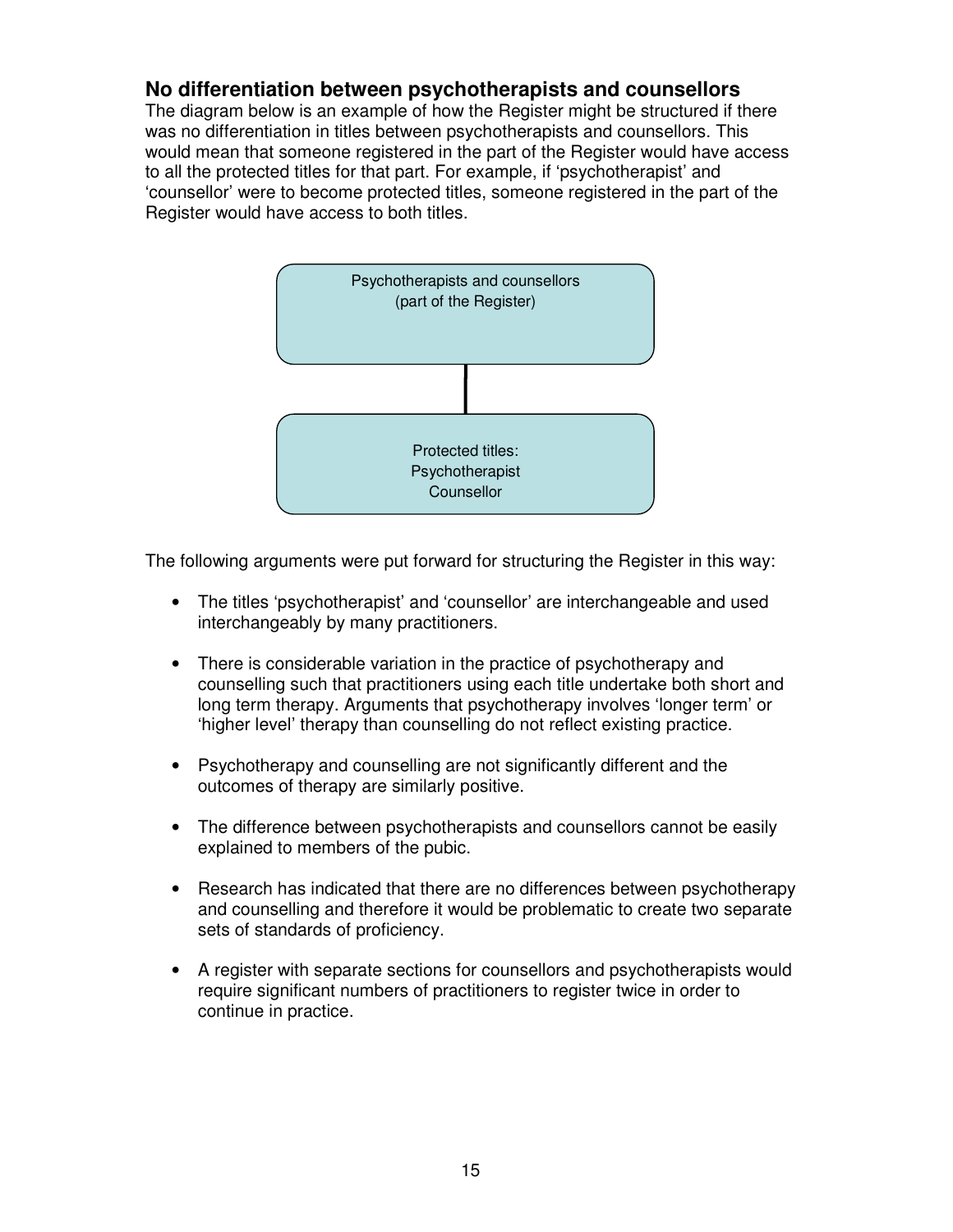#### **Differentiation between psychotherapists and counsellors**

The diagram below is an example of how the Register might be structured if there was differentiation in titles between psychotherapists and counsellors. This would mean that the Register would be structured to identify psychotherapists and counsellors as two distinct groups with distinct protected titles. For example, someone completing an approved programme in counselling would be registered in the part of the Register but only have access to the protected title for counselling, and not the title for psychotherapists.



The arguments put forward for structuring the Register in this way included:

- Regulation shouldn't lower existing standards of practice and standards of education and training are higher in psychotherapy than in counselling.
- The difference between psychotherapy and counselling was a historic and current difference which could be quantified in terms of differences in the length, content and level of education and training.
- Psychotherapy and counselling were different but the Register should enable practitioners to progress from counselling to psychotherapy.
- The distinction between psychotherapists and counsellors was helpful so that voluntary organisations could differentiate between the level of practitioners.
- Not differentiating between psychotherapists and counsellors would only be possible if there was standardisation of education and training between psychotherapy and counselling.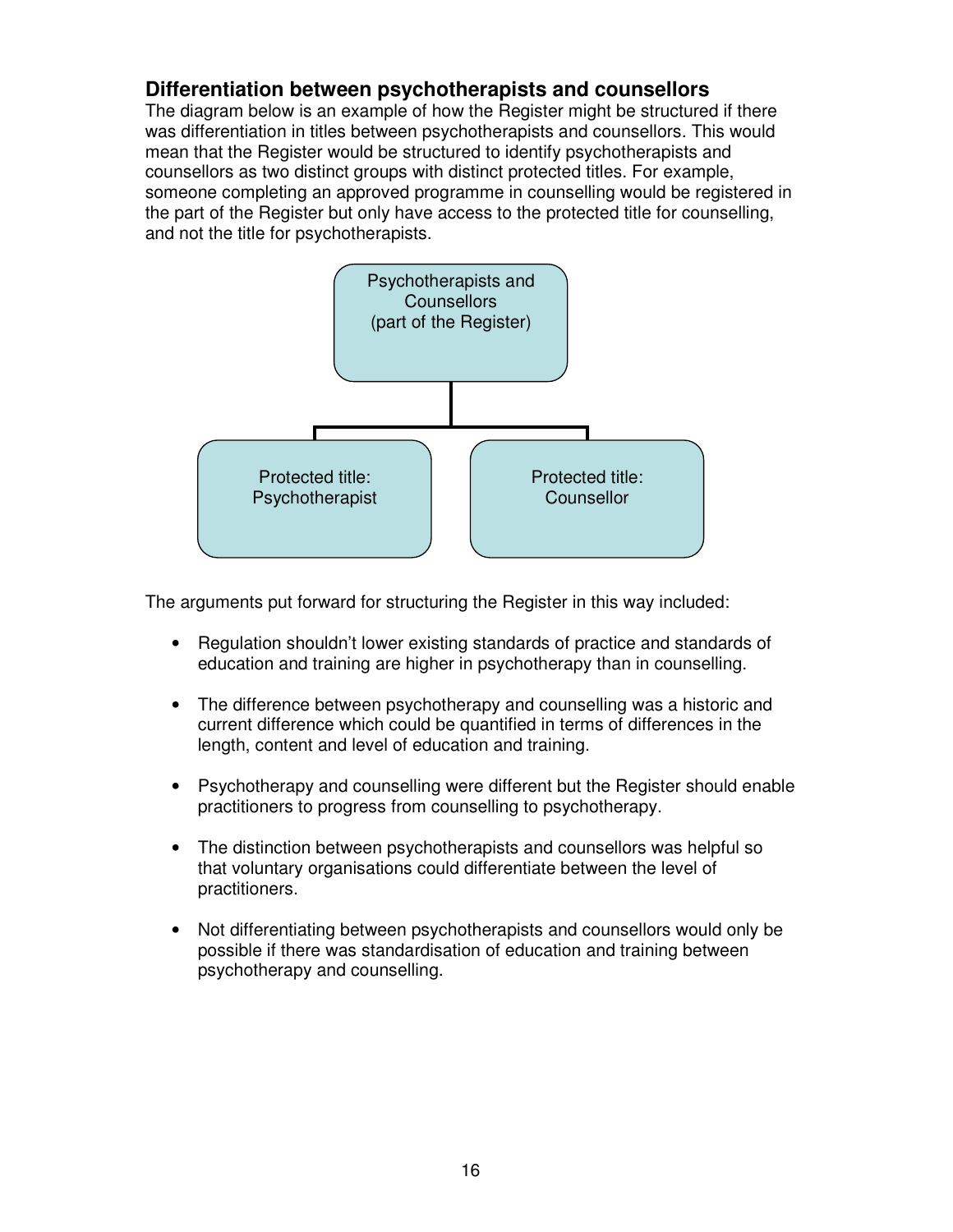#### **Alternative structures, including recognising different modalities**

The diagram below is an example of how the Register might be structured if it was to separately differentiate between psychotherapists, psychotherapeutic counsellors and counsellors and identify specific modalities. For example, this might mean that someone registered as a psychotherapist would have access to that protected title, and the protected adjectival title relating to the modality in which they trained.



The suggestions and arguments put forward for structuring the Register differently included:

- The Register should be structured to identify discrete modalities of practice (e.g. humanistic and integrative, psychoanalytic and so on) with adjectival titles relating to those modalities protected. Those respondents who argued that modalities should be reflected in the Register were also some of those who argued for differentiation between psychotherapists and counsellors.
- There should be three distinct parts: psychotherapists; psychotherapeutic counsellors; and counsellors.
- There should be three distinct parts: psychotherapists; counselling therapists or psychotherapeutic counsellors; and counselling practitioners.
- Cognitive behavioural therapists should be specifically recognised and protected under the title 'psychotherapist' or should be a distinct part of the Register.
- There should be recognition of the specific roles of 'Relationship Counsellor/therapist' and 'Sex Counsellor/therapist'.
- There should be distinction between practitioners working with adults and those working with children and young people.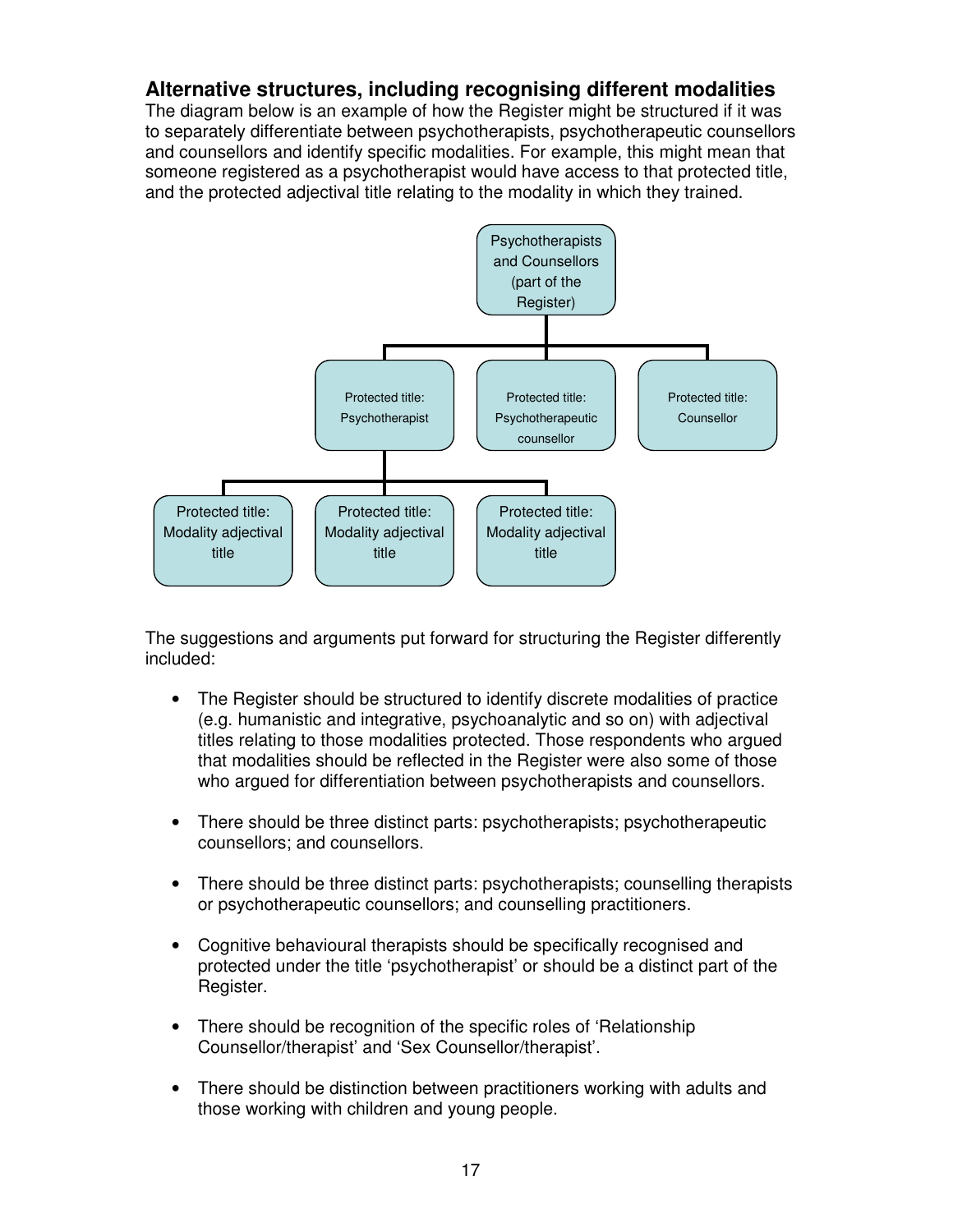The most common suggestions in this area were those outlined in the first two bullet points on the previous page: that modalities should be recognised with adjectival titles; and that there should be differentiation between psychotherapists, psychotherapeutic counsellors and counsellors.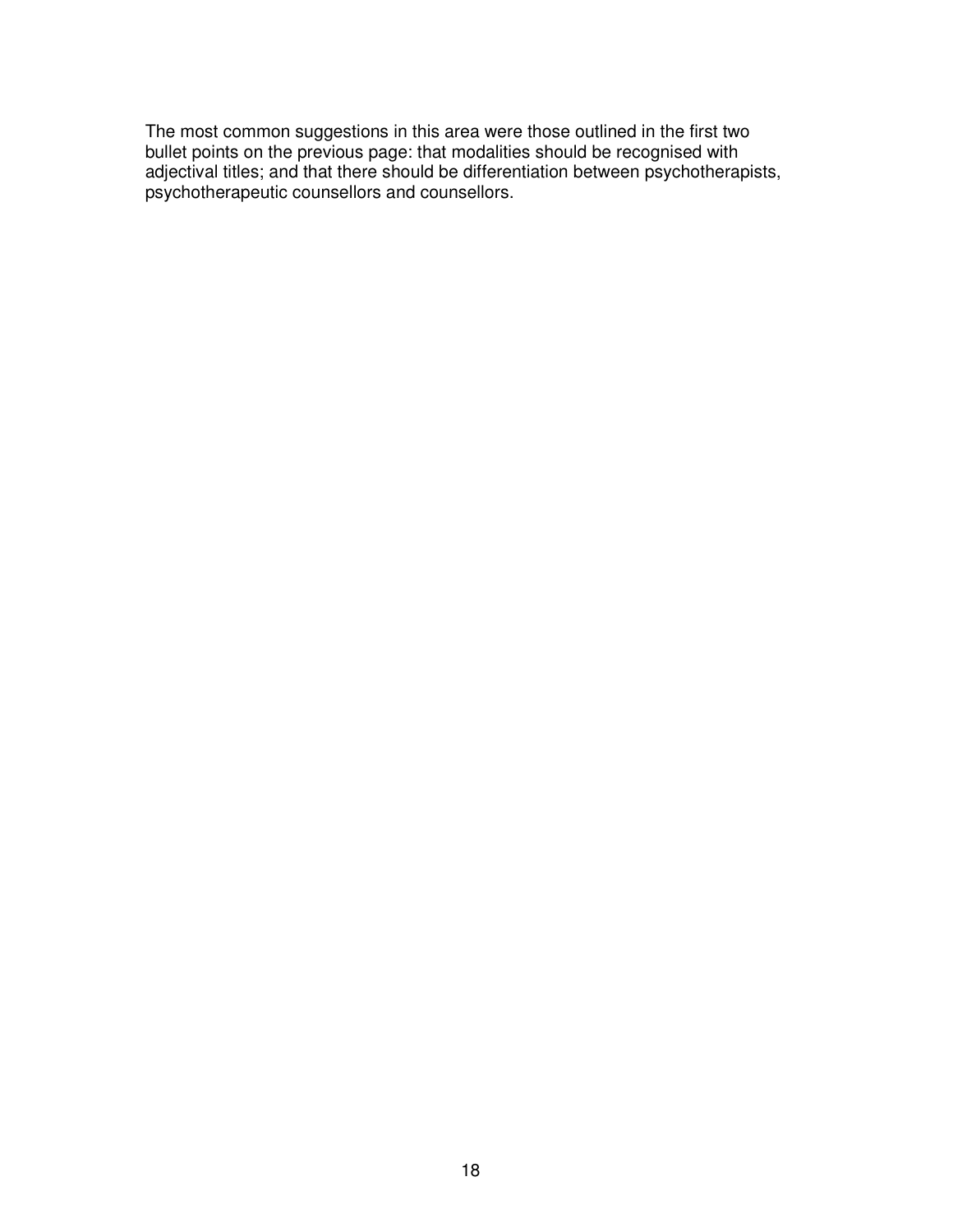#### **Protected titles**

The titles that respondents most commonly argued should be protected were 'psychotherapist', 'counsellor' and 'psychotherapeutic counsellor'.

The responses we received in this area mainly focused on whether modality specific titles should or should not be protected and whether it was possible to protect the title 'counsellor'.

#### **Modality specific titles**

A number of respondents, particularly in the psychotherapy field, put forward modality specific titles that they believed should be protected.

Some other respondents debated the advantages and disadvantage of protecting titles relating to specific modalities (and structuring the register on the basis of these modalities).

Some of the modality specific protected titles suggested are listed below. This is intended to illustrate the kind of titles suggested and is not intended to be an exhaustive list. The PLG will consider all the suggestions made in detail when it meets to discuss this topic.

Modality specific protected titles suggested included:

- Humanistic Integrative; Psychoanalytic / Psychodynamic; CBT; Family and Systemic – with suffix Psychotherapist.
- Psychotherapists, Therapists, Counsellors and Psychologists.
- Psychoanalyst, Gestalt Therapist and CB Therapist
- Psychoanalytic or Psychodynamic Therapist; Behavioural or Cognitive behavioural Therapist; Family or Systemic Therapist; Humanistic, Personcentred and Experimental Therapist

The arguments for protecting modality specific titles included:

- Modality specific titles should additionally be protected in order to reflect particular areas of practice and allow clients to make informed choices.
- Modality specific titles should be protected because the education and training and competencies required in specific areas vary.
- Protecting modality specific titles was necessary for public and professional recognition and therefore for the legitimacy of those areas.

The arguments against protecting modality specific titles included:

- We should focus on the titles in common usage and commonly recognised by members of the public, rather than professional hierarchies.
- Modality specific titles were not readily recognised by members of the public and act to increase confusion.
- If modality specific titles were protected, this might act to fetter the development of new and effective approaches to practice.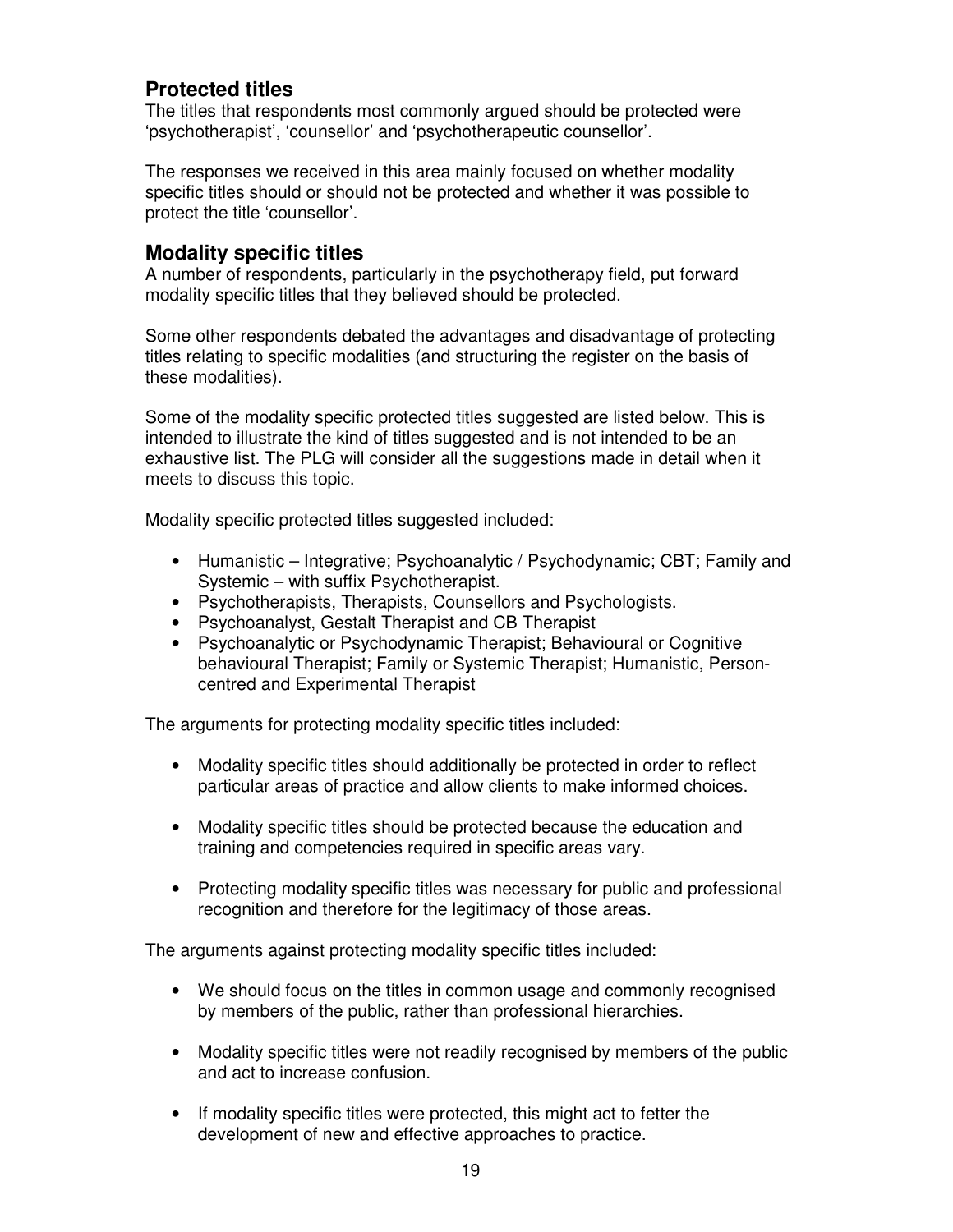• Modality specific titles should be owned by the profession.

#### **Counsellors**

There was broad agreement amongst responses that the title 'psychotherapist' should be protected. However, there was less agreement about the title 'counsellor' with respondents debating whether it was possible to protect this title.

The arguments for protecting the title 'counsellor' included:

- The title has wide currency and is used by a large number of practitioners, more than use the title 'psychotherapist'.
- The title is readily recognised and understood by members of the public.
- The title is not widely used outside of therapeutic settings.
- If the title 'counsellor' was not protected this would mean that a significant number of practitioners would not need to register and would choose not to.

The arguments against protecting the title 'counsellor' included:

- The title is meaningless unless an adjective is used.
- The title cannot be protected because of its use outside of therapeutic settings.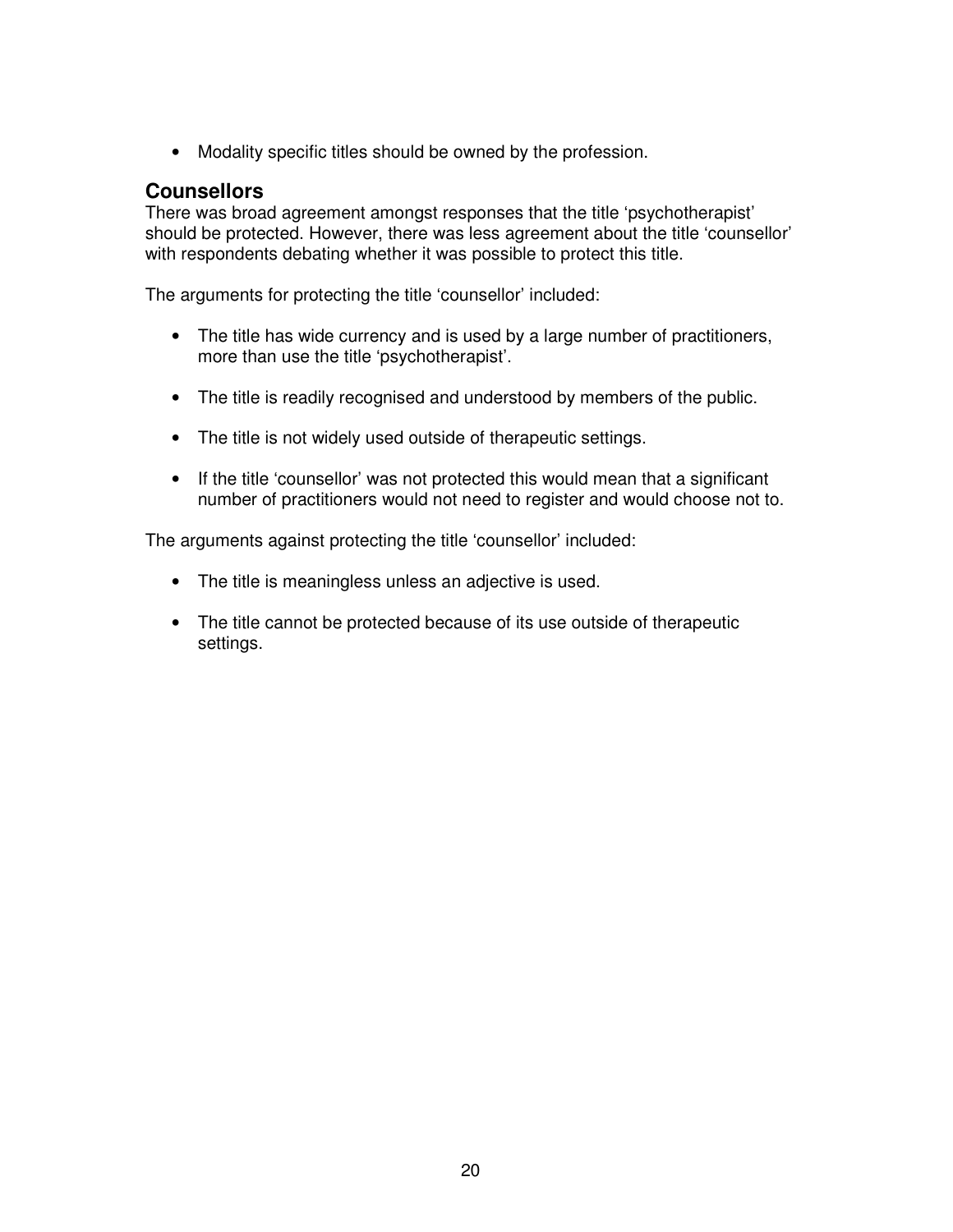#### **Other comments**

A brief summary of other comments made in response to these questions is given below.

- Suggestions were made for the 'umbrella' name of the part of the HPC Register. Many respondents did not suggest a name, but the most common amongst those that did was 'psychotherapists and counsellors'. Other suggestions included 'psychological therapists' and 'psychotherapists and psychotherapeutic counsellors'.
- The potential future regulation of a group of currently unregistered workers such as graduate mental health workers, assistant psychologists and new roles created as part of the IAPT project and how this might impact upon the structure of the Register.
- The title 'psychotherapist' was used by other professions and if it was protected this might be problematic.
- There should be no protected titles because someone could be qualified and not be registered. Protecting titles would lead to the criminalisation of the activities of those who chose not to become registered.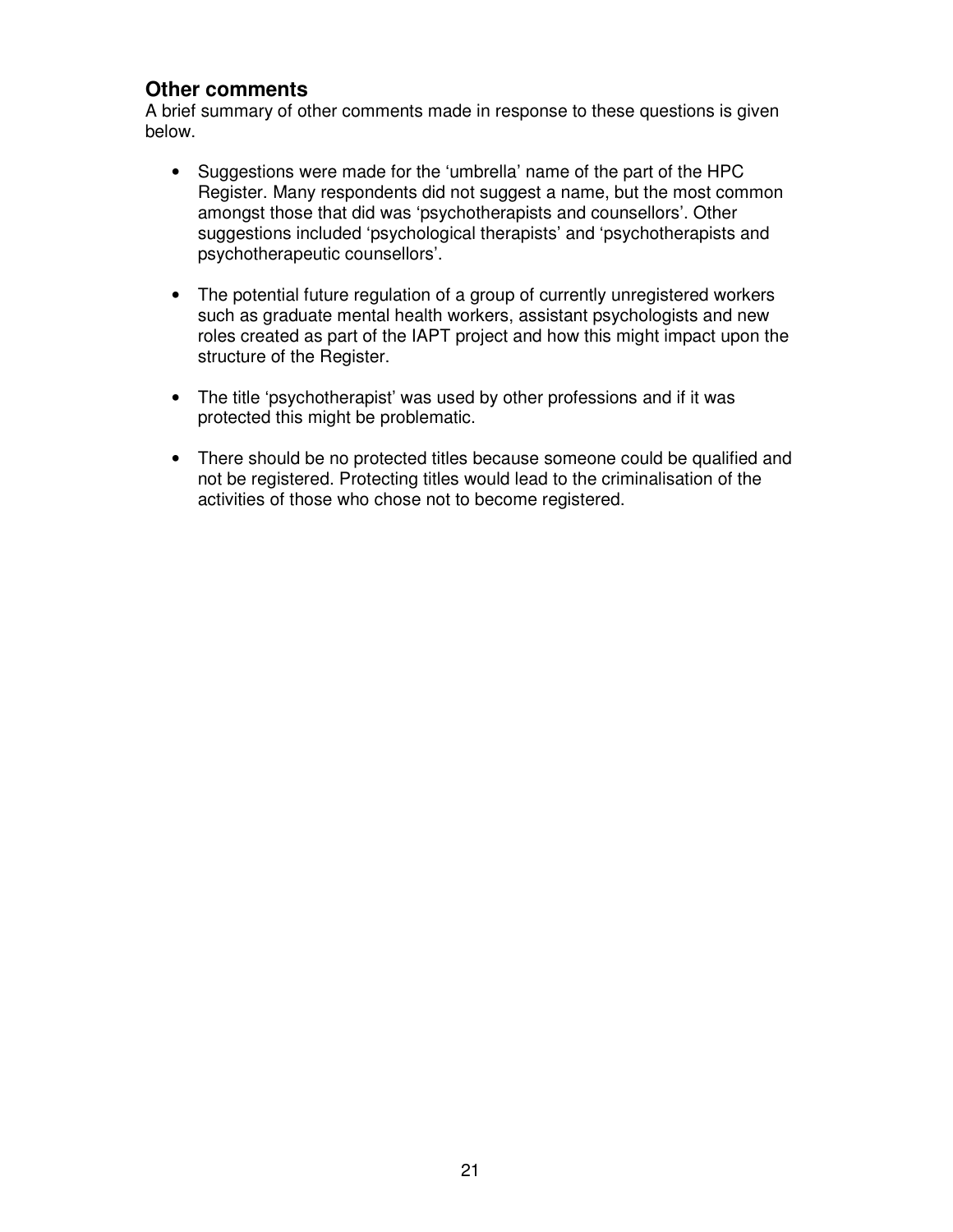# **Entry to the Register**

3. What criteria might be used in considering which voluntary registers should transfer and which should not?

#### **Background**

On the day that statutory regulation is introduced there is normally a one-off transfer of one or more voluntary registers. These registers are normally held by voluntary membership organisations. When a profession becomes regulated, the legislation specifies which voluntary registers will transfer.

The PLG will discuss which voluntary registers might transfer to the Register and may wish to develop criteria to help the government in reaching that decision. In the call for ideas we said that such criteria might include criteria for entry to membership; complaints mechanisms; a commitment to CPD; and the involvement of lay people in decision making.

#### **Responses**

Those respondents who answered this question were broadly in agreement with the indicative criteria outlined in the call for ideas document. Some respondents built on these outline criteria, elaborating upon them to detail more specific requirements.

The criteria most frequently put forward included:

- The length of time the Register had been in existence.
- Requirements for continuing professional development.
- Fitness to practise or complaints processes.
- Lay or service user involvement at board, council or committee level and in the complaints process.
- Standards of education and training, including specific requirements such as training hours, academic and practical content, experience, personal therapy and supervision.
- Quality assurance processes including independent or external assessment of qualifications.
- Compliance with a code of ethics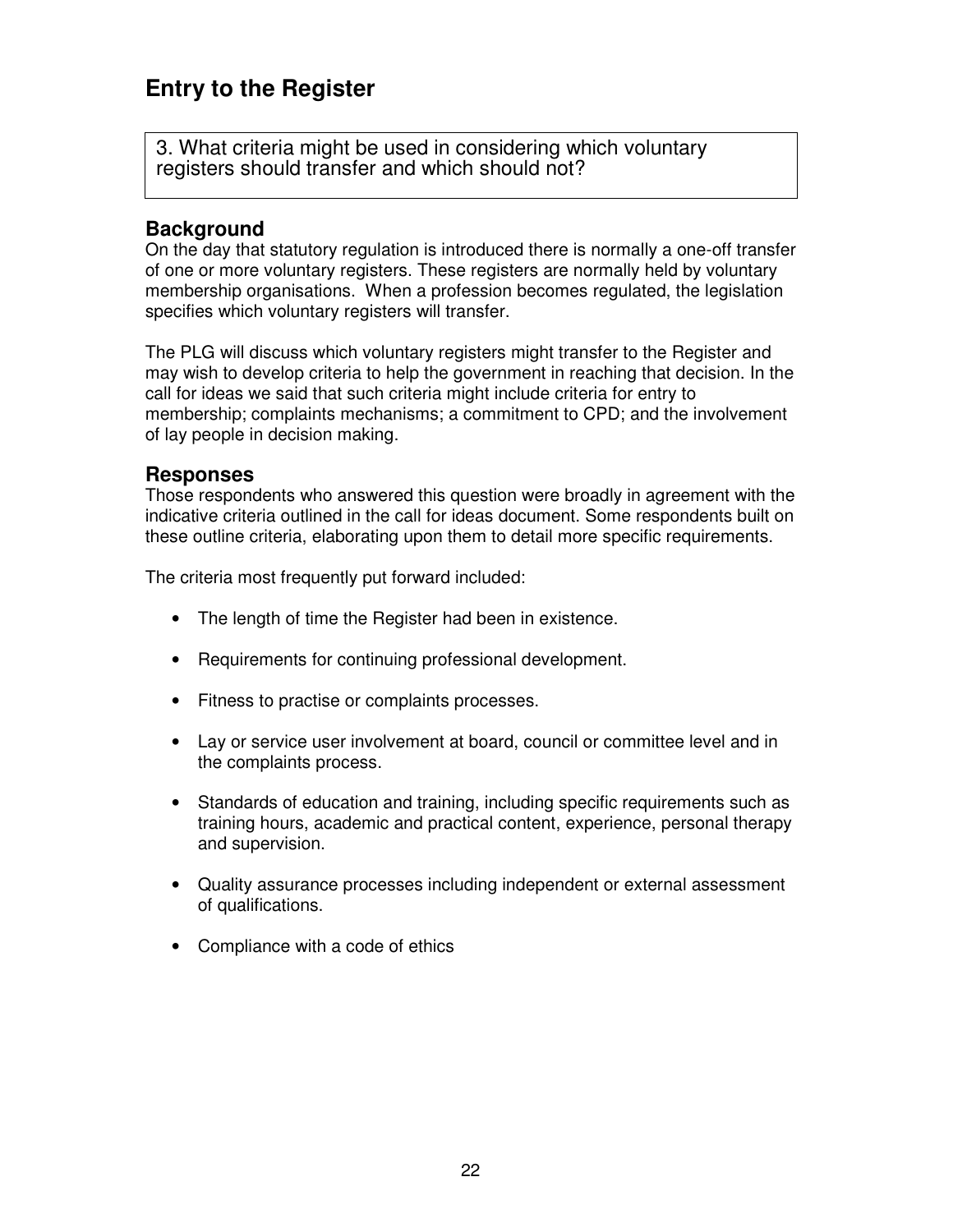Other suggestions for criteria put forward, but less frequently, included:

- The organisation holding the Register should be financially stable.
- The organisation's processes and accounts should be transparent and information should be publicly available (e.g. a publicly available register).
- The registers that transfer should be those that have standing in the field and are recognised by key stakeholders – e.g. employers in the NHS and the private sector; those registers recognised internationally.
- The Register should require practitioners to hold indemnity insurance.
- Complaints procedures should include holding hearings in public and publishing the outcomes of hearings.
- Those who had received a disciplinary sanction should not transfer or should be required to undergo some kind of 're-accreditation' before they did so.
- There should be a mechanism for counsellors practising in the voluntary sector, who were not members of a professional body voluntary register, to transfer to the Register, perhaps by the development of arrangements with voluntary sector organisations.

Some respondents made more general comments in response to this question, including:

- A qualification does not guarantee competence; voluntary registration does not guarantee or demonstrate good professional standards.
- Any criteria should be inclusive and encompass smaller existing registers in the field, in order to ensure that large numbers of practitioners are not excluded, particularly those working in the voluntary sector.
- Education and training providers should be able to seek approval of their programmes, independent of professional bodies and in advance of regulation in order to be inclusive and protect the diversity of the field.
- The existing standard of self-regulation should not be lowered.
- What would be the level at which practitioners transfer i.e. would it be membership or accredited membership (in those organisations where these distinctions or similar exist)?
- What is meant by lay involvement? Does this mean service user involvement?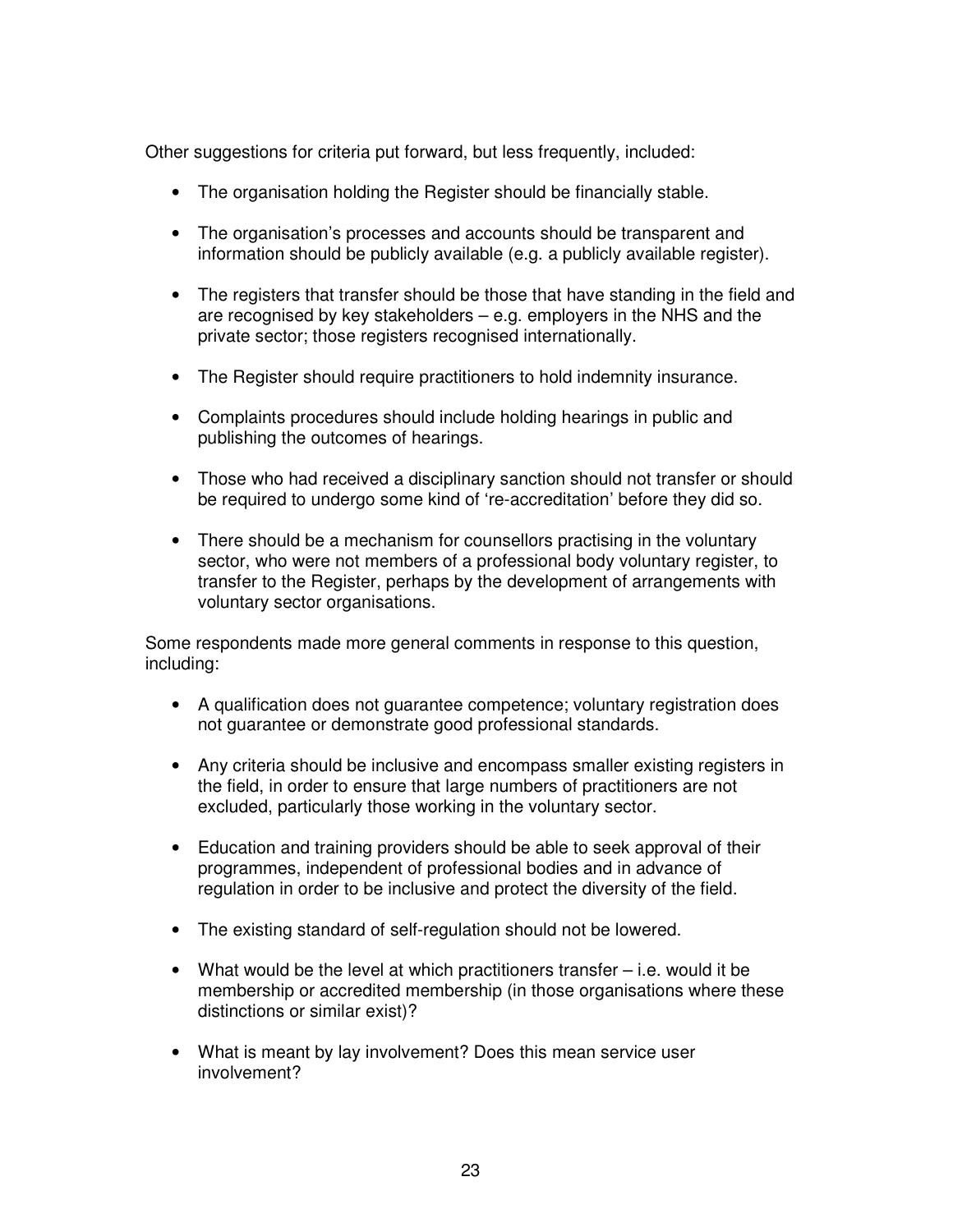4. If you represent a voluntary membership organisation, are you able to provide us with information about:

- $\circ$  the number of members and the extent to which this number is likely to overlap with membership of other organisations;
- o arrangements for determining entry to membership; and
- o arrangements for considering complaints about members?

We also asked voluntary membership organisations to provide us with information about the number of members and the procedures they have in place for determining entry to membership and for dealing with concerns about members.

We received a good response to this question and many organisations sent us copies of training and accreditation standards and complaints procedures. Some organisations said that such information was available on request.

This document does not summarise the information received in response to this question. Further work will be undertaken by the HPC Executive and information presented to the PLG when it meets to discuss the transfer of voluntary registers.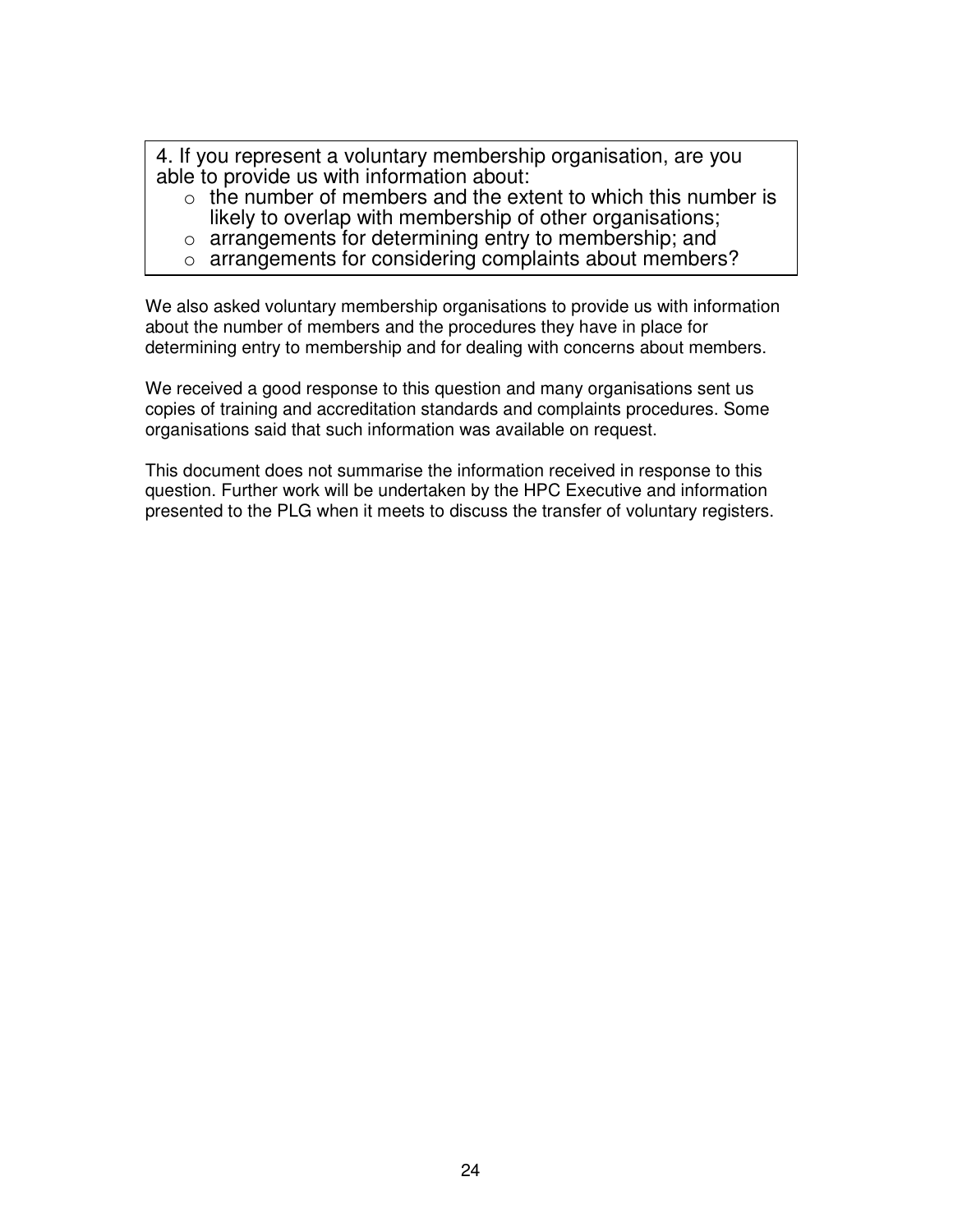5. How long should the grandparenting period be open for and why?

6. Are there any other matters which the PLG should consider in recommending appropriate grandparenting arrangements?

#### **Background**

When a profession becomes regulated, and titles are protected, there will be timelimited 'grandparenting' period. The grandparenting period allows people who have previously been practising the profession, but who could not become voluntarily registered, to apply for registration, provided that they can meet certain criteria.

In the call for ideas, we outlined the previous application routes for grandparenting – known as 'Route A' and 'Route B'. These requirements were set out in our legislation for the grandparenting of the first 13 professions we regulated.

We asked two closely related questions  $-$  one about the length of the grandparenting period; the other asking if there were matters related to grandparenting that the PLG would need to take into account in its discussions.

#### **Responses**

The majority of those who responded answered questions five and six together. The responses we received are therefore summarised together below. Some respondents did not justify their preferred length of grandparenting period. However, others gave a detailed rationale and there was consistency in this rationale even where respondents recommended grandparenting periods that were very different in length.

Those who answered this question suggested grandparenting periods of between two and five years in length, with one organisation suggesting a grandparenting period of between five and ten years. Some suggested periods of differing lengths for different groupings and titles in the Register (e.g. a longer period for counsellors).

The responses we received might be divided into two broad groups – those that suggested a two to three year period; and those who suggested a longer period.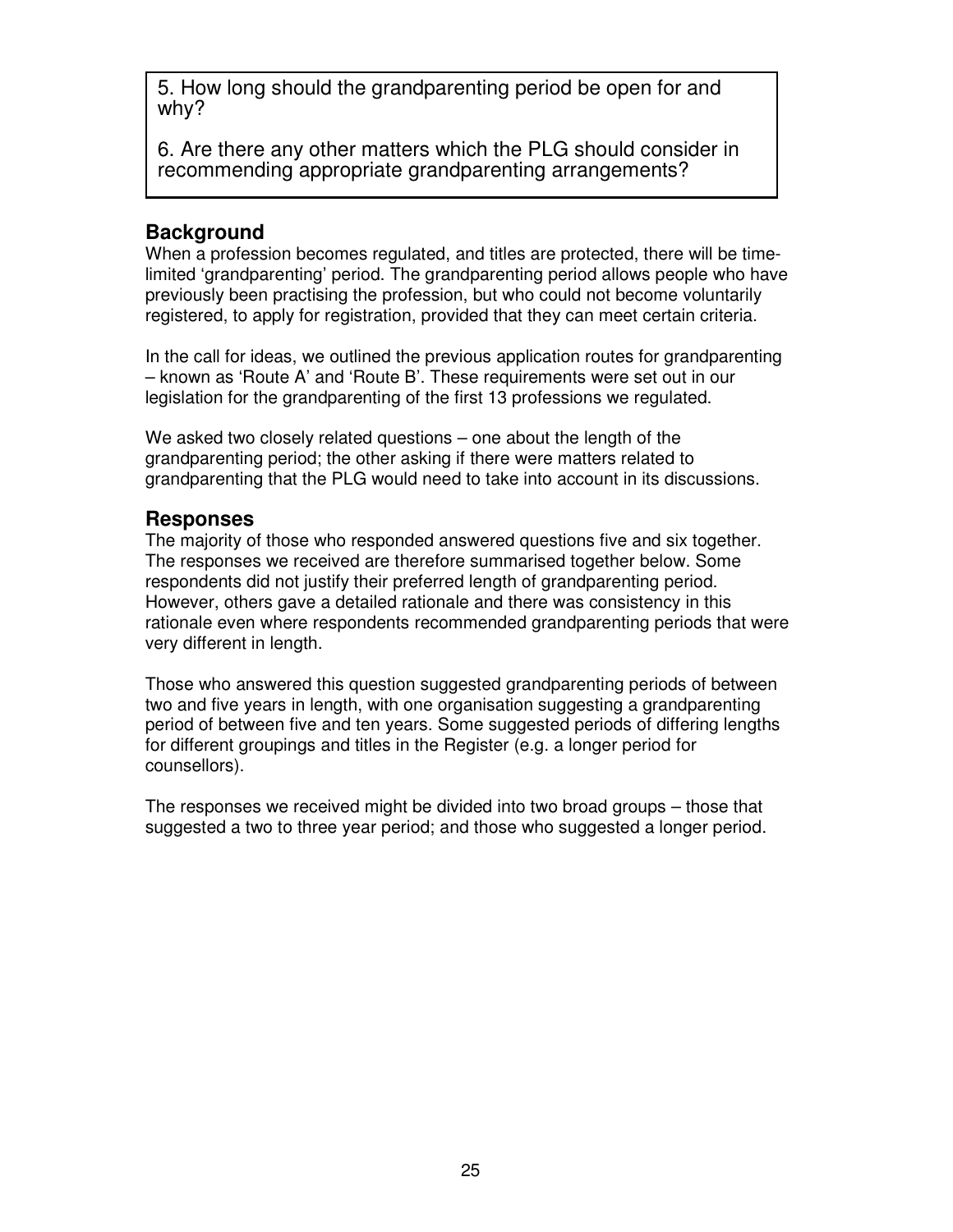### **2-3 year grandparenting period**

The arguments put forward for a two to three year grandparenting period included:

- Two to three years was a 'reasonable' and 'adequate' length of time for someone to gather the necessary evidence to apply.
- There is no good reason why the length of the period should be more than that previously set out in the relevant legislation.
- A short time period focuses the mind of practitioners and allows the profession to focus on its future direction at an earlier point. Most practitioners tend to apply towards the end of the period anyway.

However, some respondents in this group said that there should be some flexibility to allow applications after the end of the period in 'exceptional circumstances'. Similar comments were also made by respondents requesting longer grandparenting periods.

#### **3-10 year grandparenting period**

The arguments put forward for a longer period included:

- The large numbers of practitioners in the field who will not be members of registers that transfer and were not eligible to be members.
- The cost of making a grandparenting application.
- The impact of grandparenting amongst those who work part time.
- The diversity in the education, training and experience of practitioners in the field, including those who have had little or no formal education.
- The need to recognise the needs of those part way through training when regulation is introduced.
- Grandparenting needs to be well publicised to ensure that all practitioners in the field are aware of it and this is a time consuming task.
- A longer period would avoid backlogs and ensure professional buy-in.
- The average length of a training programme in psychotherapy is four years.

Some of those who argued for shorter grandparenting periods also said that cost and the need to properly communicate the process were important factors.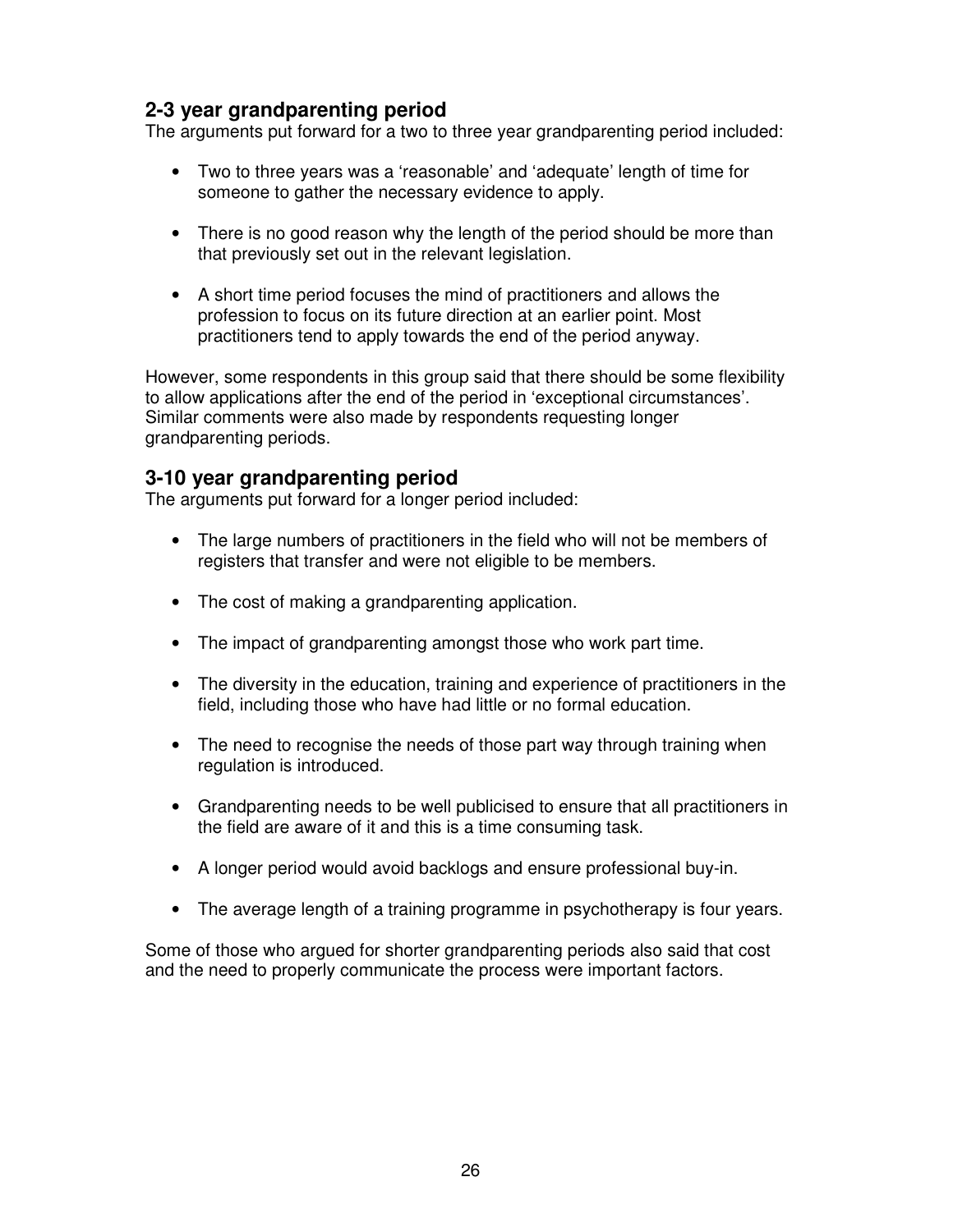#### **Other comments**

We also received a number of other more general comments about the grandparenting process.

A number of respondents said that we needed to ensure that the process was rigorous and that there should be no reduction in standards. It was argued that the standards applied should be equivalent to the standards of education and training and standards of proficiency that were set. Others said that it was important that assessors had the correct experience and skills to make judgements about applications.

Two respondents said that they were concerned about the application routes outlined in the call for ideas document. In particular, they said that they were unhappy with the requirements for Route A as this would represent a reduction in standards.

Other comments we received included:

- How would students on courses who had not yet reached the required practice hours when the Register opened be able to register?
- A grandparenting period defeats arguments that regulation is necessary on the grounds of public protection as it lowers standards.
- There was no reason why grandparenting should be time limited; it should be allowed to continue in perpetuity.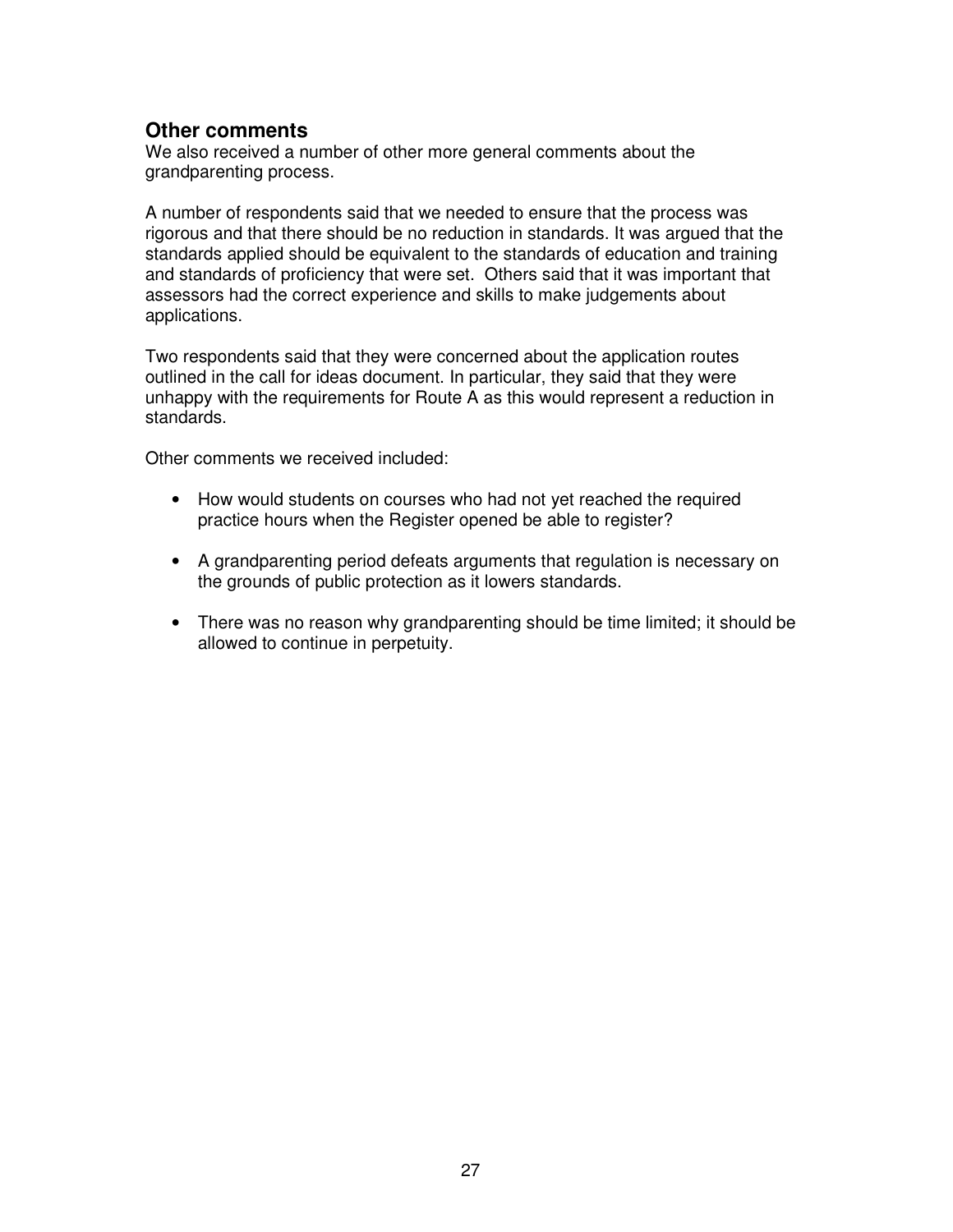# **Standards of education and training**

- 7. We would welcome any information about:
	- $\circ$  the number and names of existing qualifications leading to the practice of psychotherapy and counselling;
	- $\circ$  types of qualifications including the academic level or academic awards of those qualifications;
	- $\circ$  the structure of qualifications including theoretical content and practical experience; and
	- o quality-assurance processes including existing internal and external quality-assurance mechanisms.

8. What issues should the PLG consider in determining the threshold level of qualification for entry to the Register?

#### **Background**

Standard one of the HPC's standards of education and training sets out the threshold level of qualification for entry to the Register in the professions we regulate. This is articulated as a threshold academic award. Everytime we open a new part of the Register, we need to determine the threshold level of qualification for entry to the new profession, following consultation, and add this to the standards.

The threshold level is set at the level necessary for people who successfully complete an education and training programme to meet all of the standards of proficiency. We would have regard to the level of existing education and training in determining the threshold level.

In the call for ideas we said that we needed to ensure that we didn't set a level that was aspirational. Instead we said that we wanted to ensure that any proposals were inclusive so that as many practitioners as possible can be regulated, whilst ensuring that appropriate standards are maintained. We said that given training programmes in psychotherapy and counselling varied in content, structure and level, one possible option for the threshold level for psychotherapists and counsellors might be a stepped approach which would see the threshold level raised over a period of time. We particularly invited comments from stakeholders on this suggestion.

We also asked for information about the number and names of existing qualifications, the academic awards and levels of qualifications, and quality assurance arrangements.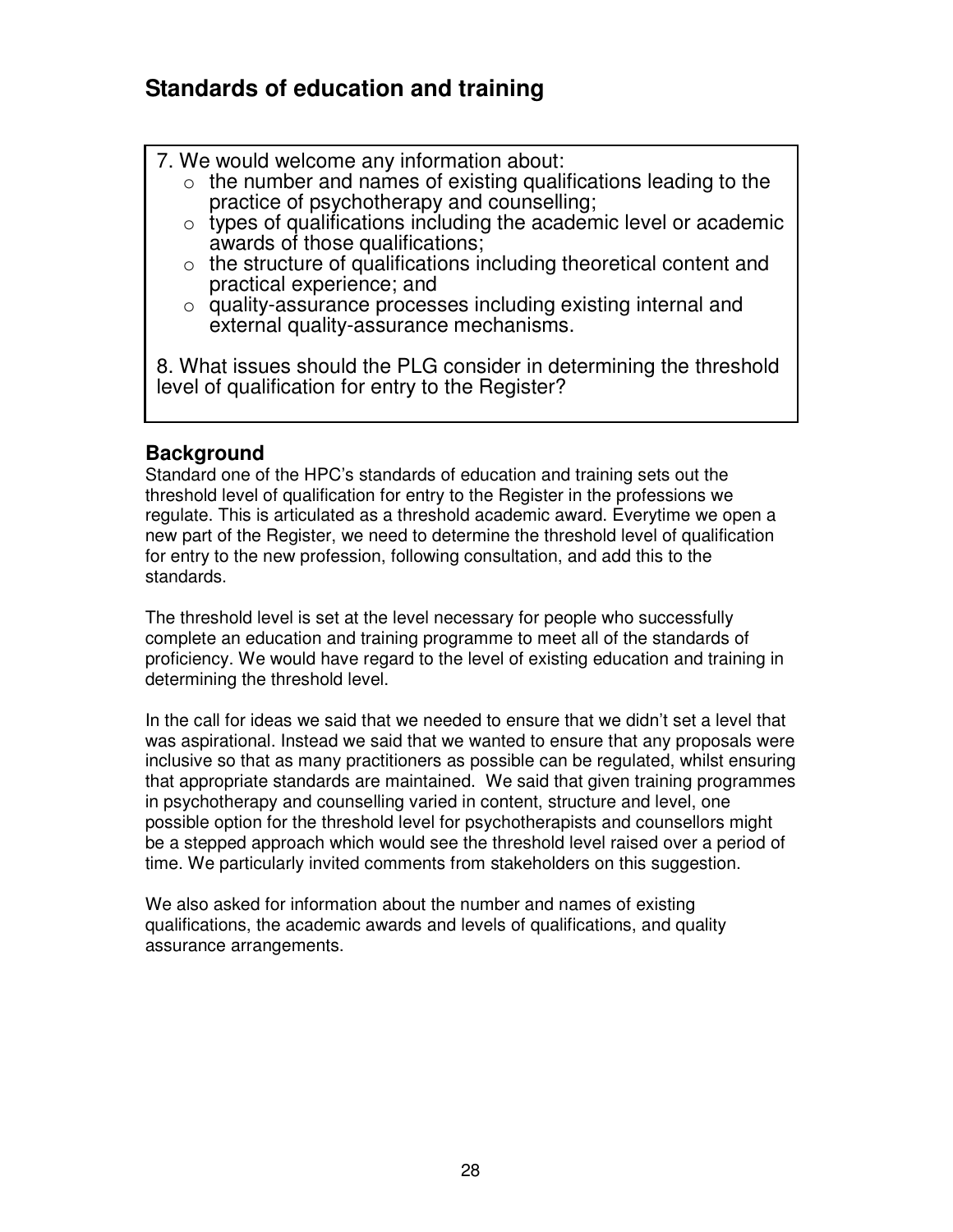#### **Responses**

-

Many of the responses we received answered these closely related questions together.

We received a good response to our request for information about education and training programmes and many organisations sent us copies of relevant standards and curricula and/or described the processes they had in place. Other organisations said that such information was available on request.

Some respondents outlined variation in existing education and training, outlining variation in qualifications (in terms of duration, content, awards and titles); variation in the sector in which education and training is delivered (private; higher education; further education); and wide variation in quality assurance processes.

This document does not summarise in detail the information we received about qualifications, their structure and quality assurance mechanisms. Further work will be undertaken by the HPC Executive and information presented to the PLG when it meets to discuss this topic.

In this section, a summary is provided of the different threshold levels for entry to the Register which were suggested, and looks more generally at the common themes in the comments made by respondents in this area.

Amongst those respondents who suggested specific threshold levels, the most frequently suggested were a masters degree threshold level for psychotherapists (equivalent to level 7 on the National Qualifications Framework or 'NQF') and a diploma level threshold for counsellors (level 5 on the NQF).<sup>1</sup>

There was broad consistency amongst respondents in the threshold level suggested for psychotherapists. However, suggestions for the threshold level for counsellors varied from level three on the NQF to a first degree (equivalent to level 6 on the NQF).

A threshold at NVQ level 6 or equivalent for psychotherapeutic counsellors and a threshold of one year's training at postgraduate level for psychological therapists were also suggested.

The comments we received arguing for and against particular thresholds can be broadly summarised in the areas of existing standards and curricula; and diversity and supply. We also received a small number of comments about our suggestion of a stepped approach to setting the threshold level.

<sup>&</sup>lt;sup>1</sup> The levels referred to here are from the Qualifications and Curriculum Authority mapping of the National Qualifications Framework against the Framework for Higher Education Qualifications.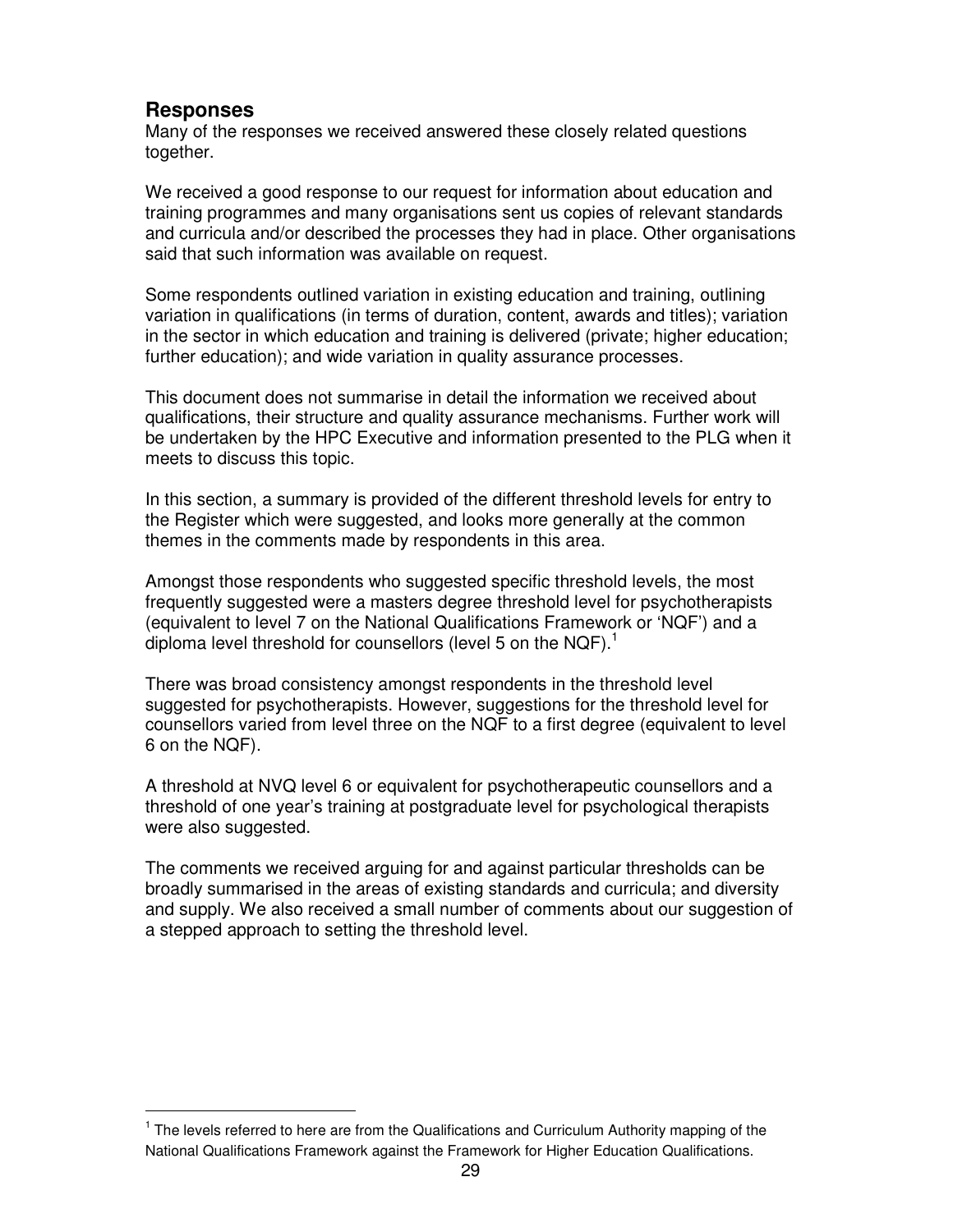#### **Standards and curricula**

The comments we received in this broad area included:

- The setting of the threshold level should focus on existing provision and there should not be any lowering of existing standards. This argument was particularly advanced amongst the psychotherapy field who said that existing provision was at masters level and therefore the threshold should be set at this level.
- The setting of the threshold level should focus on what is necessary for safe and effective practice.
- The curriculum should include supervision, personal therapy and academic and practice content. Some respondents responded saying that personal experience of mental health conditions / services was important and others specified areas particularly important to certain modalities.
- The focus on qualification and levels is wrong because a particular qualification does not equal competence. Emotional intelligence and the development of a therapeutic relationship with a client are more important.
- The threshold level should be set at a level which would put psychotherapy and counselling on a par with other professions such as medicine, teaching and social work.

#### **Diversity and supply**

A number of respondents stressed the importance of recognising and maintaining the diverse backgrounds of practitioners and the diversity of approaches to practice.

Most of the arguments in this area were from individuals and organisations concerned about the impact if the threshold level for counselling was set at first degree level. The arguments put forward included:

- There is no convincing rationale for setting the threshold for counselling at first degree level and this would reduce access to the profession and therefore supply.
- Setting the threshold level above diploma level would 'out-price' counselling in the market by making training more expensive. Concerns were particularly raised about the impact of this upon the voluntary sector.
- The effect of making training more expensive would reduce the diversity of practitioners in the field because it would particularly decrease access to the profession for those from working class and ethic minority backgrounds, and those changing career, who had a lot to contribute to the profession.
- Education and training providers offering programmes that do not have external accreditation, quality assurance procedures or formal awards should be approved and allowed the time to make any necessary changes to their programmes.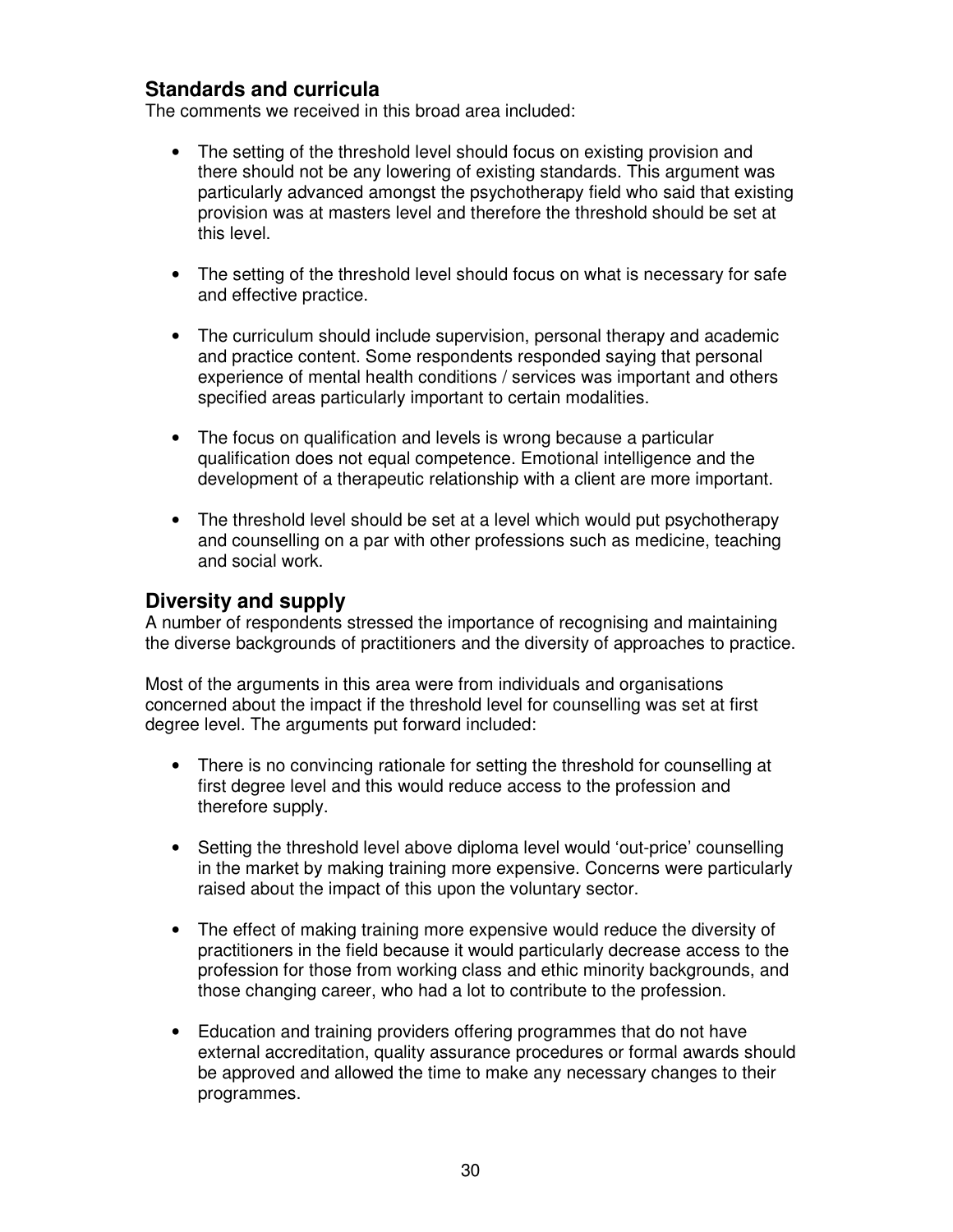Several respondents said that the diversity of environments in which education and training is delivered should be protected, again to avoid excluding people. In particular, we were asked to ensure that we did not promote academic qualifications delivered in or validated by the higher education sector, recognising instead the value of vocational training delivered in the further education sector and elsewhere.

#### **A stepped approach**

.

The majority of respondents did not comment on the suggestion in the call for ideas document of a 'stepped approach' to setting the threshold level.

However, we did receive a small number of respondents in support of this suggestion. They said that an 'escalator' approach would be more pragmatic and inclusive and give education and training providers the time to make changes to their programmes. In particular, this was suggested as an approach to raising the threshold level for counselling from diploma to first degree level. One respondent said that they agreed with the suggestion in principle but that they were concerned that this would mean that individuals of varying competence would be registered together.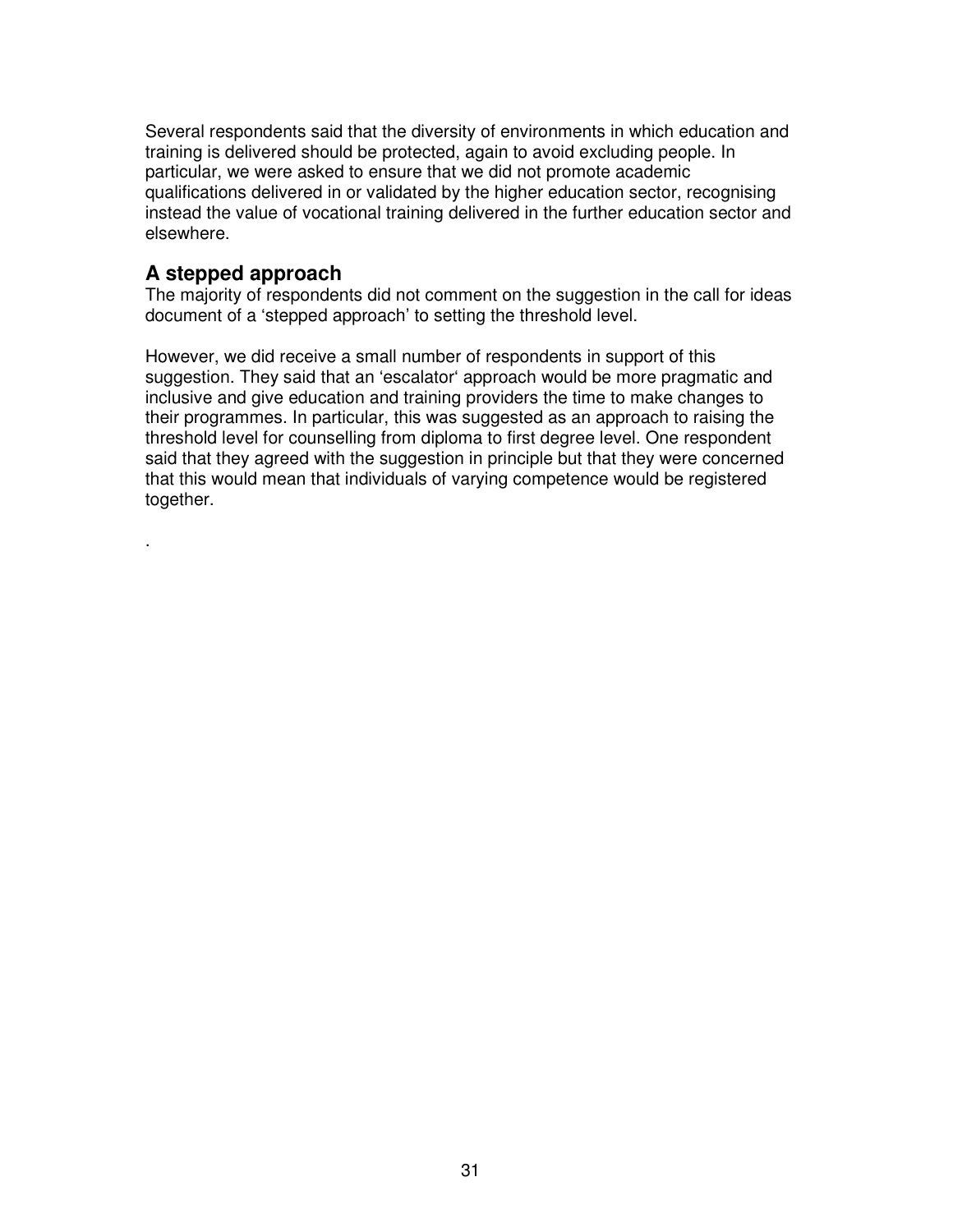# **Standards of proficiency**

9. What existing standards or other work should the PLG take into account in putting together draft standards of proficiency?

#### **Background**

In the call for ideas we explained that the standards of proficiency were the threshold standards for safe and effective practice for entry to each of the parts of the HPC Register. We asked what existing standards or other work the PLG should take into account when the standards of proficiency are put together.

#### **Responses**

We were directed to a number of different standards and frameworks that we should take account of. They included:

- National occupational standards.
- Professional body standards including standards for the accreditation of practitioners and training requirements.
- Education and training standards.
- Employment standards and frameworks (e.g. agenda for change).
- International standards and frameworks (e.g. European Association of Psychotherapy).
- Existing standards of proficiency (e.g. for practitioner psychologists).
- Research evidence about the effectiveness of therapy.

We also received some comments about the approach we should take to producing standards. Some of these comments asked us to ensure that we properly understood the nature of specific modalities.

The comments we received included:

- Standards of proficiency should include generic standards plus standards relating to titles for specific areas.
- Approach specific standards should not be produced.
- The nature of the therapeutic intervention does not lend itself to standards. Producing standards is a reductionist approach.
- The nature of psychoanalysis needs to be fully understood if appropriate standards are to be produced.
- Standards should include a required number of training hours and reflect the importance of supervision and personal therapy.
- Any standards must reflect the importance of the therapeutic relationship.
- Standards should focus on what is common in the field and between professions (e.g. we should ensure consistency with the standards for psychologists).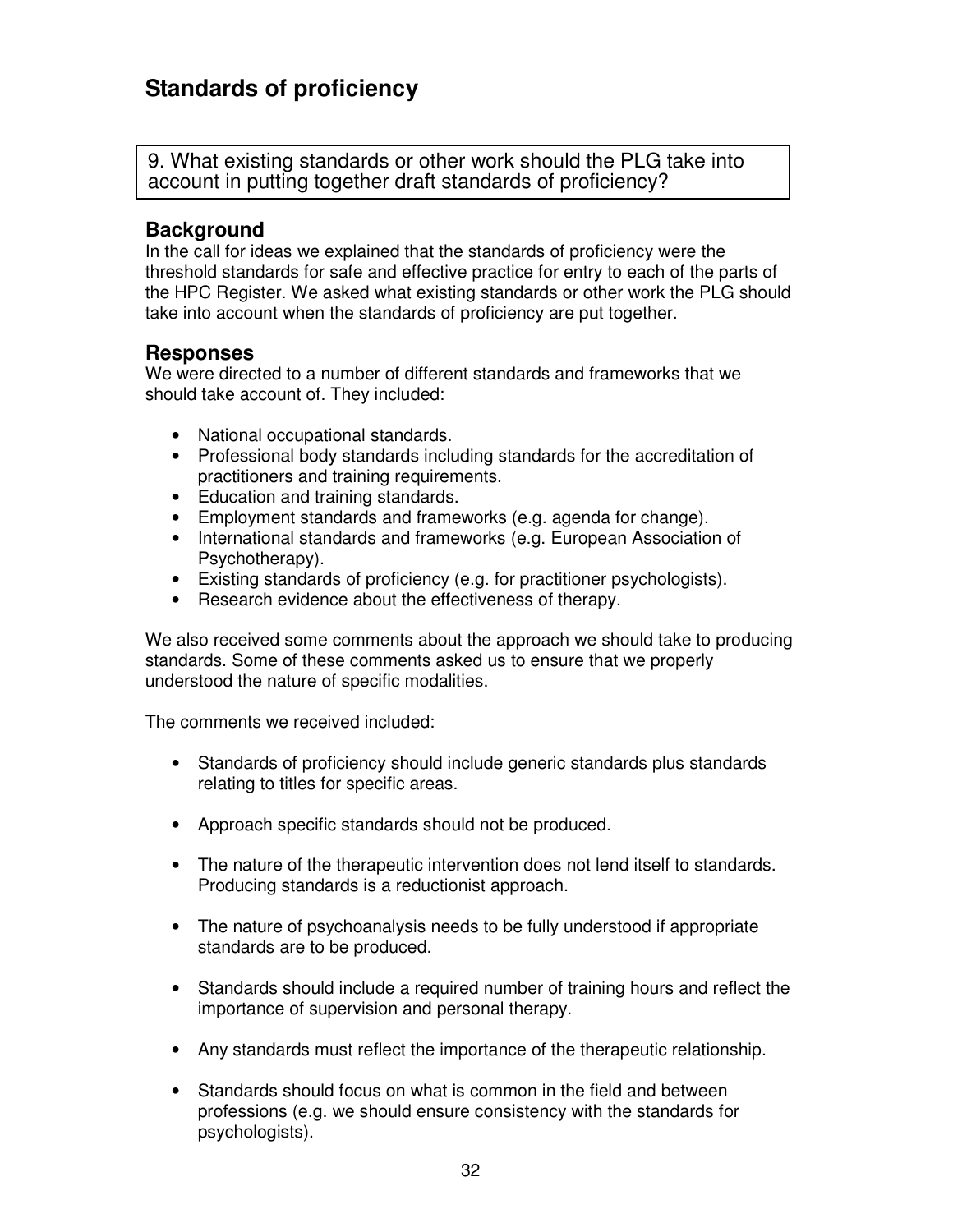# **Other questions**

#### **10. Do you have any further comments?**

The comments we received that did not relate to a particular question are summarised in the general comments section of this document.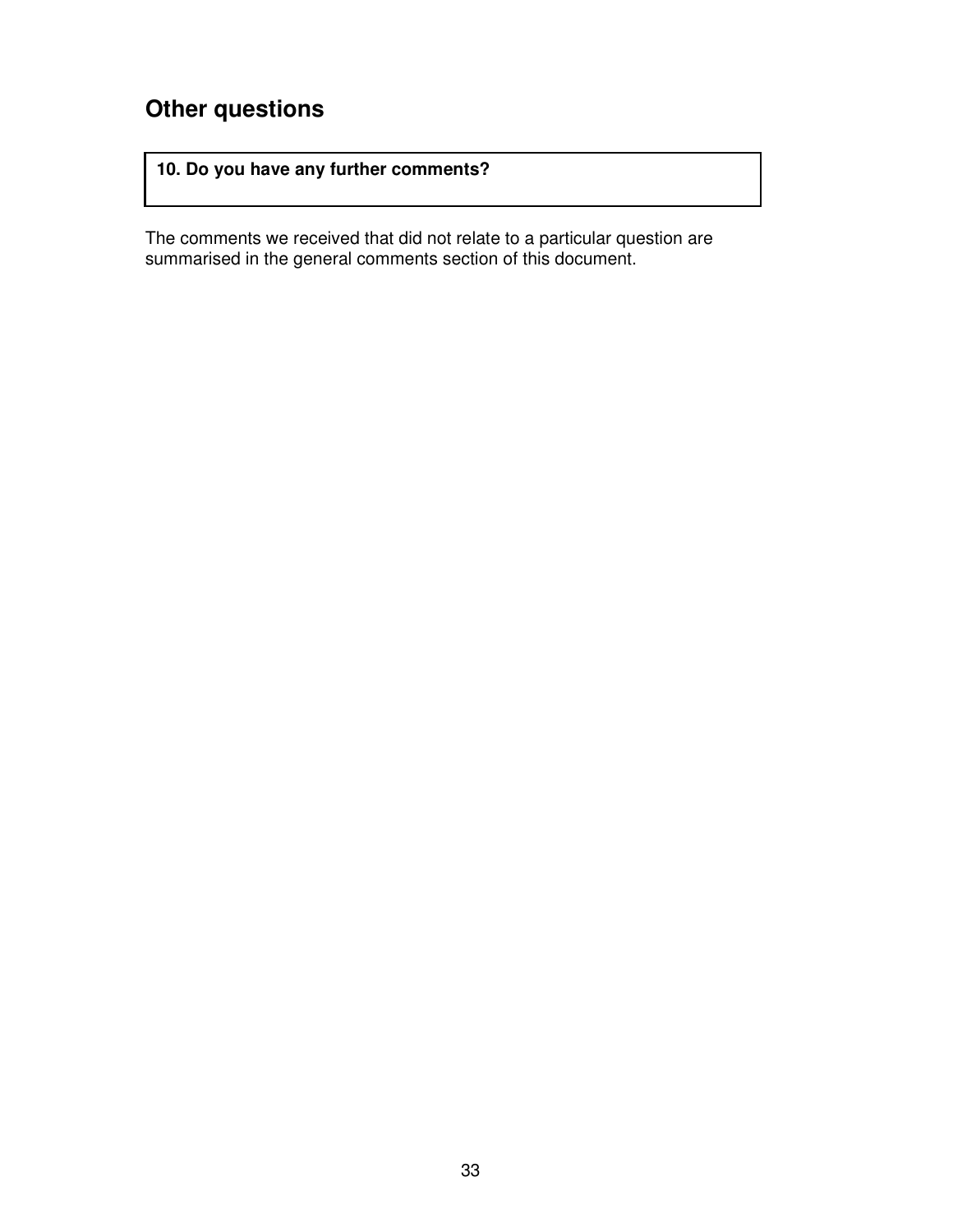# **List of respondents**

We received 110 responses to the call for ideas; 57 from organisations (52%) and 53 from individuals (48%). The organisations who responded are listed below.

A small number of responses identified membership of an organisation in their response. However, where it was unclear whether this was a formal response on behalf of an organisation, these responses have been classified as from individuals.

In the general comments section, where a response has been made on behalf of an organisation, we have given the name of the organisation in the text. Where the response comes from an individual we have not.

Association for Cognitive Analytic Therapy Association for Family Therapy Association for Group and Individual Psychotherapy Association for Humanistic Psychology in Britain Association for Rational Emotive Behaviour Therapy Association of Child Psychotherapists Association of Christian Counsellors Association of Counsellors and Psychotherapists in Primary Care Bath Centre for Psychotherapy and Counselling British Association for Behavioural and Cognitive Psychotherapies British Association for Counselling and Psychotherapy British Association for Person Centred Approach British Association for Psychoanalytic and Psychodynamic Supervision British Association for Sexual and Relationship Therapy British Association of Dramatherapists British Association of Play Therapists British Psychoanalytic Council British Psychological Society Cambridge Body Psychotherapy Centre Cambridge Society for Psychotherapy Centre for Freudian Analysis and Research Centre for Humanistic Psychology and Counselling **Chrysalis** College of Psychoanalysts Council for Psychoanalysis and Jungian Analysis Counselling and Psychotherapy in Scotland Counsellors in Training Lewisham Counselling Society Counselling and Psychotherapy Central Awarding Body Federation of Drug and Alcohol Professionals Guild of Psychotherapists Improving Access to Psychological Therapies workforce team International Society of Professional Counsellors KCC Foundation London Association of Primal Therapists Manchester College Metanoia Institute Minster Institute National Association of Counsellors, Hypnotherapists and Psychotherapists